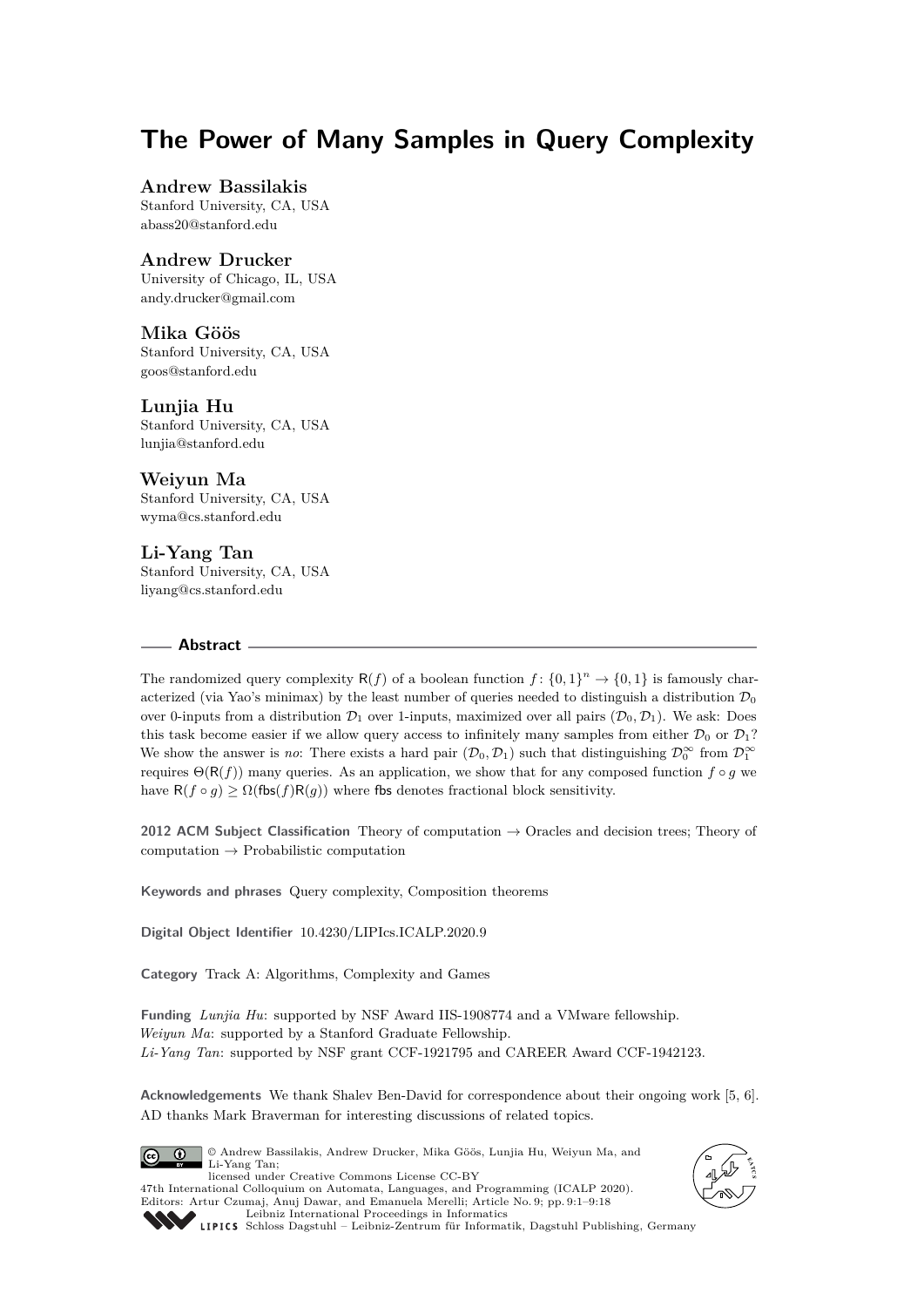#### **9:2 The Power of Many Samples in Query Complexity**

## **1 Introduction**

Randomized query complexity (see [\[8\]](#page-16-2) for a classic survey) is often studied using Yao's minimax principle [\[20\]](#page-17-1). The principle states that for every boolean function  $f: \{0,1\}^n \to \{0,1\}$ 

**Yao's minimax:**  $R_{\epsilon}(f) = \max_{D} D_{\epsilon}(f, D).$ 

- Here  $R_{\epsilon}(f)$  is the randomized  $\epsilon$ -error query complexity of f. More precisely,  $R_{\epsilon}(f)$  equals the least number of queries a randomized algorithm (decision tree) must make to the input bits  $x_i \in \{0,1\}$  of an unknown input  $x \in \{0,1\}^n$  in order to output  $f(x)$  with probability at least  $1 - \epsilon$  (where the probability is over the coin tosses of the algorithm). We often set  $\epsilon = 1/3$  and omit  $\epsilon$  from notation, as it is well known that this choice only affects constant factors in query complexity.
- $\mathcal{D}$  is a distribution over the inputs  $\{0,1\}^n$ . We may assume wlog that  $\mathcal D$  is *balanced*:  $\blacksquare$  $\mathcal{D} = \frac{1}{2}\mathcal{D}_0 + \frac{1}{2}\mathcal{D}_1$  where  $\mathcal{D}_b$  is a distribution over  $f^{-1}(b)$ .
- $\Box$   $D_{\epsilon}(f, \mathcal{D})$  is the *distributional*  $\epsilon$ -error query complexity of f relative to  $\mathcal{D}$ . More precisely,  $D_{\epsilon}(f, \mathcal{D})$  equals the least number of queries a *deterministic* algorithm must make to an input  $x \sim \mathcal{D}$  in order to output  $f(x)$  with probability at least  $1 - \epsilon$  (where the probability is over  $x \sim \mathcal{D}$ ).

## <span id="page-1-0"></span>**1.1 Correlated samples problem**

One way to think about the distributional complexity of f relative to  $\mathcal{D} = \frac{1}{2}\mathcal{D}_0 + \frac{1}{2}\mathcal{D}_1$  is as the following task: A deterministic algorithm is given query access to a sample from either  $\mathcal{D}_0$  or  $\mathcal{D}_1$  and it needs to decide which is the case. In this work, we ask: Does this task become easier if we allow query access to an unlimited number of independent samples from either  $\mathcal{D}_0$  or  $\mathcal{D}_1$ ? In short,

*Is it easier to distinguish*  $\mathcal{D}_0^{\infty}$  *from*  $\mathcal{D}_1^{\infty}$  *than it is to distinguish*  $\mathcal{D}_0$  *from*  $\mathcal{D}_1$ *?* 

More formally, we define the *correlated samples problem* for f relative to  $D = \frac{1}{2}D_0 + \frac{1}{2}D_1$  by

$$
\mathrm{Corr}_{\epsilon}(f,\mathcal{D}) := \min_{k \geq 1} \mathrm{D}_{\epsilon}(f^{k}, \frac{1}{2}\mathcal{D}_{0}^{k} + \frac{1}{2}\mathcal{D}_{1}^{k}).
$$

Here  $f^k: (\{0,1\}^n)^k \to \{0,1\}^k$  is the function that evaluates k copies of f on disjoint inputs. We also use the notation  $\mathcal{D}^k := \mathcal{D} \times \cdots \times \mathcal{D}$  (*k* times) for the *k*-fold product distribution. In particular, under  $\frac{1}{2}\mathcal{D}_0^k + \frac{1}{2}\mathcal{D}_1^k$ , the function  $f^k$  outputs either  $0^k$  or  $1^k$ ; the correlated samples problem is to decide which is the case. We note that the expression to be minimized on the right side is a non-increasing function of *k* (access to more samples is only going to help). We may also assume wlog that  $k \leq n$  (when an algorithm queries a sample for the first time, we may assume it is the first unqueried sample so far).

**Shaltiel examples.** It is not hard to give examples of input distributions where access to multiple correlated samples *does* help. Such examples were already discussed by Shaltiel [\[18\]](#page-16-3) in the context of direct product theorems. For instance, consider the  $n$ -bit  $XOR_n$  function. It is well known that  $R_{\epsilon}(X \text{OR}_n) = n$  for all  $\epsilon > 0$ . Define a balanced input distribution (here U is a uniform random bit in  $\{0, 1\}$ 

$$
\mathcal{D} := \begin{cases} 0 \, \mathcal{U}^{n-1} & \text{with probability } 99\%, \\ 1 \, \mathcal{U} \, 0^{n-2} & \text{with probability } 1\% \end{cases}
$$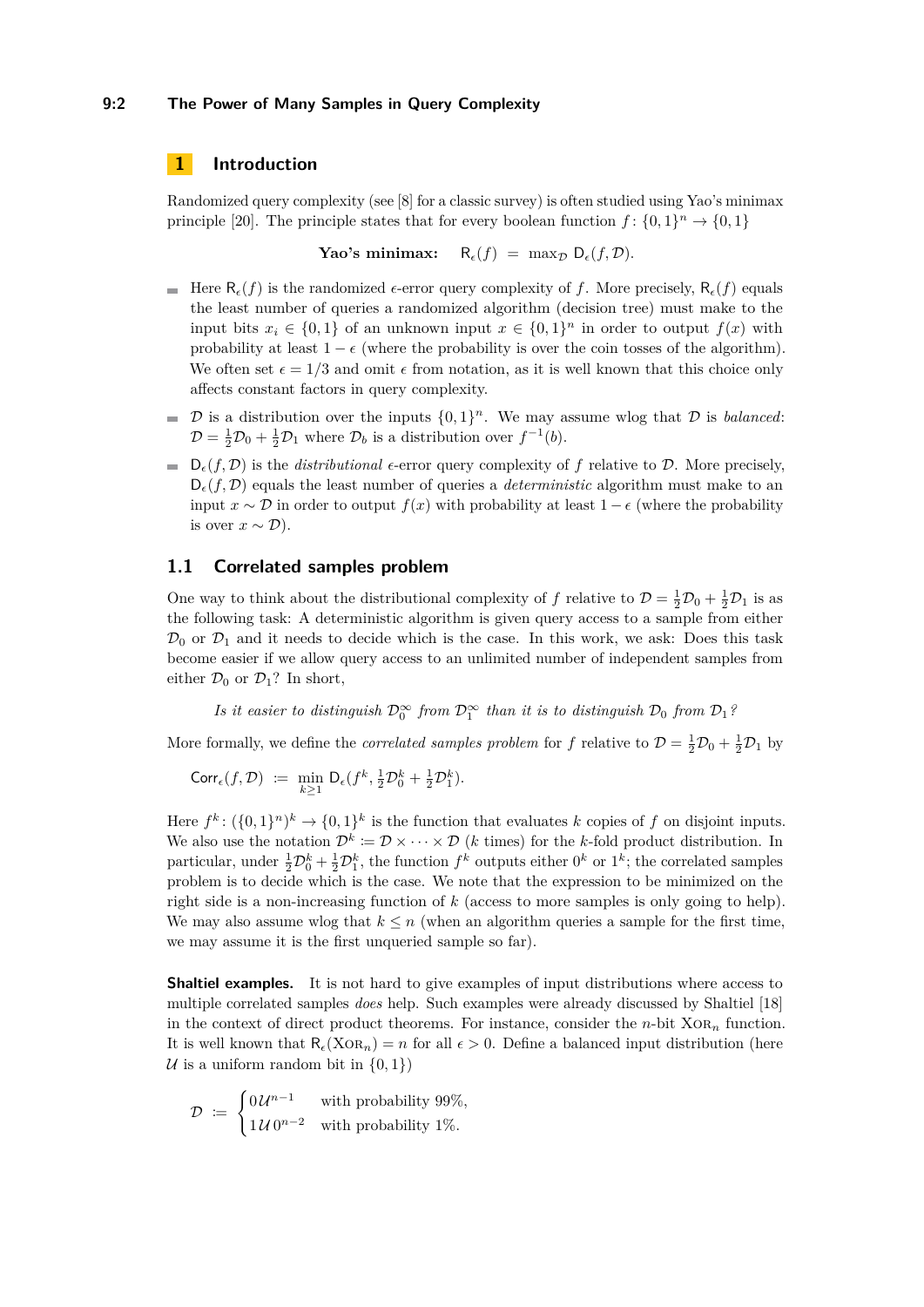This distribution is hard 99% of the time: if the first bit is 0, an algorithm has to compute  $XOR_{n-1}$  relative to  $\mathcal{U}^{n-1}$ , which requires  $n-1$  queries. For the remaining 1%, the distribution is easy: if the first bit is 1, the output can be deduced from the second bit. Here multiple correlated samples help a lot (for  $\epsilon = 1/3$ ):

 $D(XOR_n, \mathcal{D}) = \Omega(n),$  $Corr(XOR_n, \mathcal{D}) = O(1)$ .

Indeed, given a single sample from  $D$ , an algorithm is likely to have to solve the hard case of the distribution. By contrast, given multiple correlated samples, we can query the first bit for a large constant number of samples. This will give us a high chance to encounter at least one easy sample.

**Error reduction.** An important fact (which fails in the single-sample setting!) is that we can amplify the success probability of any algorithm for correlated samples. This is achieved by a variant of the usual trick: repeatedly run the algorithm on fresh samples to gain more confidence about the output.<sup>[1](#page-2-0)</sup>

<span id="page-2-1"></span>► Fact 1.1.  $\text{Corr}_{\epsilon}(f, \mathcal{D}) \leq O(\log(1/\epsilon)/\delta^2) \cdot \text{Corr}_{1/2-\delta}(f, \mathcal{D})$  *for every*  $(f, \mathcal{D})$ *.* 

The aforementioned Shaltiel example  $(XOR_n, \mathcal{D})$  can alternatively be computed as follows: By querying the first two bits of a single sample  $x \sim \mathcal{D}$  one can predict  $XOR_n(x)$  to within error 49*.*5%. Now apply [Fact 1.1](#page-2-1) to reduce the error below 1*/*3 at the cost of a constant-factor blowup in query cost.

## **1.2 Main result**

We study whether Shaltiel examples can be avoided if we restrict our attention to the hardest possible input distribution. Namely, we define a distribution-free complexity measure by

$$
\mathrm{Corr}_{\epsilon}(f) \ := \ \max_{\mathcal{D}} \ \mathrm{Corr}_{\epsilon}(f, \mathcal{D}).
$$

Our main result is that multiple correlated samples do not help for the hardest distribution.

<span id="page-2-2"></span> $\triangleright$  **Theorem 1.2.** Corr(*f*) =  $\Theta(R(f))$  *for any (partial) boolean function f.* 

The main challenge in proving [Theorem 1.2](#page-2-2) is precisely the existence of Shaltiel examples: How to construct hard distributions that do not contain any hidden easy parts? We resolve it by building decision trees that can exploit the easy parts not only in its own input distribution, but in various other distributions as well.

# **1.3 Application 1: Selection problem**

Next we describe a consequence of our main result to a natural query task that we dub the *selection problem*. A similar problem, called *choose*, was studied by [\[4\]](#page-16-4) in communication complexity.

<span id="page-2-0"></span><sup>&</sup>lt;sup>1</sup> In more detail: An algorithm *T* with error  $1/2 - \delta$  has  $|p_0 - p_1| \geq 2\delta$  where  $p_i := \Pr[T(x_i) = 1]$  for  $x_i$  ∼  $\mathcal{D}_i^k$ . Reducing error below  $\epsilon > 0$  boils down to distinguishing two random coins with headsprobabilities  $p_0$  and  $p_1$ . Given multiple samples from one of the coins, Chernoff bounds state that  $O(\log(1/\epsilon)/\delta^2)$  samples are enough to tell which coin the samples came from.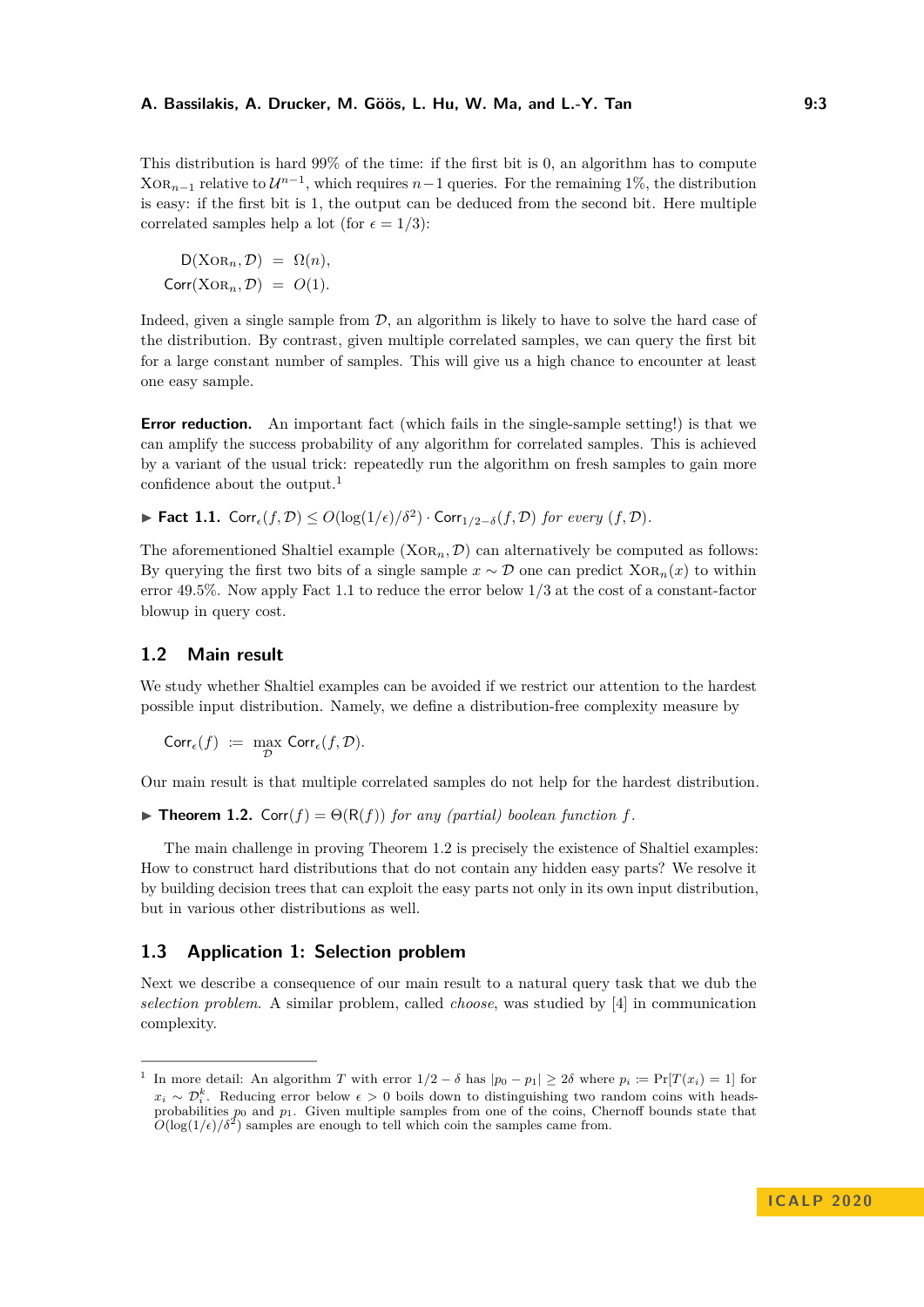Fix an *n*-bit function *f* together with an input distribution D. In the *k-selection problem* for  $(f, \mathcal{D})$  the input is a random *kn*-bit string  $x = (x^1, \ldots, x^k) \sim \mathcal{D}^k$ , and the goal is to output  $(i, f(x^i))$  for some  $i \in [k]$ . That is, the algorithm gets access to k independent samples from  ${\mathcal D}$  and it selects one of them to solve. We define

$$
k\text{-Sel}_{\epsilon}(f, \mathcal{D}) \coloneqq \epsilon\text{-error query complexity of } k\text{-selection for } (f, \mathcal{D}),
$$
  
\n
$$
\text{Sel}_{\epsilon}(f, \mathcal{D}) \coloneqq \min_{k \geq 1} k\text{-Sel}_{\epsilon}(f, \mathcal{D}),
$$
  
\n
$$
\text{Sel}_{\epsilon}(f) \coloneqq \max_{\mathcal{D}} \text{Sel}_{\epsilon}(f, \mathcal{D}).
$$

The selection problem is interesting because it, too, is subject to Shaltiel examples: for  $(XOR_n, \mathcal{D})$  as described in [Subsection 1.1,](#page-1-0) we have  $\mathsf{Sel}(XOR_n, \mathcal{D}) = O(1)$  using the same idea of searching for an easy sample.

The following relates selection to correlated samples; see [Section 5](#page-13-0) for the proof.

<span id="page-3-0"></span>▶ **Theorem 1.3.** *The correlated samples problem is easier than selection:* 

- 1. Corr $(f, \mathcal{D}) \leq O(\mathsf{Sel}(f, \mathcal{D}))$  *for every*  $(f, \mathcal{D})$ *.*
- **2.** *There exists an n-bit*  $(f, \mathcal{D})$  *such that*  $\text{Sel}(f, \mathcal{D}) = \Omega(n)$  *but*  $\text{Corr}(f, \mathcal{D}) = O(1)$ *.*
- **3.** *Selection does not admit efficient error reduction (as in [Fact 1.1\)](#page-2-1).*

Combining the first item of [Theorem 1.3](#page-3-0) with our main result [\(Theorem 1.2\)](#page-2-2) we conclude that multiple samples do not help in the selection problem for the hardest distribution.

 $\triangleright$  **Corollary 1.4.** Sel(*f*) =  $\Theta(R(f))$  *for any (partial) boolean function f.* 

#### **1.4 Application 2: Randomized composition**

We give another application of our main result to the *randomized composition conjecture* studied in [\[7,](#page-16-5) [3,](#page-16-6) [9,](#page-16-7) [6\]](#page-16-1). In fact, this application is what originally motivated our research project!

For an *n*-bit function *f* and an *m*-bit function *g* we define their composition

 $f \circ g: (\{0,1\}^m)^n \to \{0,1\}$  such that  $(f \circ g)(x^1,\ldots,x^n) := f(g(x^1),\ldots,g(x^n)).$ 

A *composition theorem* aims to understand the query complexity of *f* ◦ *g* in terms of *f* and *g*. Such theorems are known for deterministic query complexity,  $D(f \circ q) = D(f)D(q)$  [\[17,](#page-16-8) [19,](#page-17-2) [14\]](#page-16-9), and quantum query complexity,  $Q(f \circ g) = \Theta(Q(f)Q(g))$  [\[12,](#page-16-10) [16\]](#page-16-11). The conjecture in the randomized case is:

 $\triangleright$  **Conjecture 1.5.** R(*f* ◦ *g*) ≥  $\Omega$ (R(*f*)R(*g*)) *for all boolean functions f and a.* 

Gavinsky et al. [\[9\]](#page-16-7) have shown that the conjecture fails if *f* is allowed to be a *relation*. They also show  $R(f \circ g) \ge \Omega(R(f)R(g)^{1/2})$  for any relation *f* and partial function *g*. In a very recent work (concurrent to ours) Ben-David and Blais [\[5,](#page-16-0) [6\]](#page-16-1) have found a counterexample to the randomized conjecture for partial  $f$  and  $g$ , albeit with a tiny query complexity compared to input length; see also [Subsection 1.5.](#page-4-0) The conjecture is still open for total functions.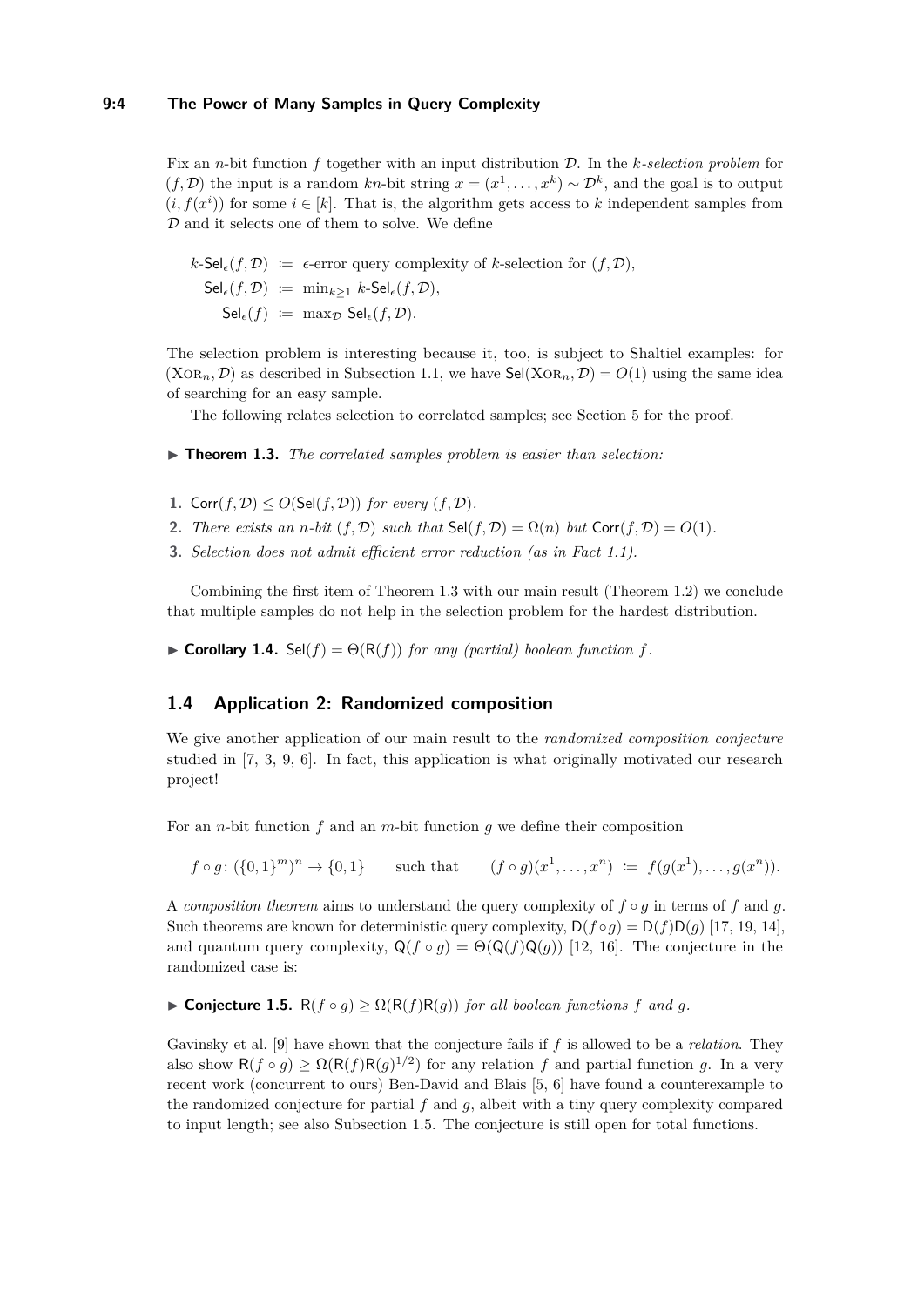**Fractional block sensitivity.** We show a new composition theorem in terms of *fractional block sensitivity*  $f(x) = f(x)$ , introduced by [\[19,](#page-17-2) [10\]](#page-16-12); see also [\[13,](#page-16-13) [2\]](#page-16-14). This measure is at most randomized query complexity,  $f(s) \leq O(R(f))$ , and it is equivalent to *randomized certificate complexity* [\[1\]](#page-16-15).

Let us define fbs( $f$ ) for an *n*-bit  $f$ . We say that a block  $B \subseteq [n]$  is *sensitive* on input  $x$ iff  $f(x) \neq f(x^B)$  where  $x^B$  is x but with bits in B flipped. Fix an input x and introduce a real weight  $w_B \in [0, 1]$  for each sensitive block *B* of *x*. Define fbs(*f, x*) as the optimum value of the following linear program

$$
\max \sum_{B} w_B
$$
  
subject to 
$$
\sum_{B \ni i} w_B \le 1, \quad \forall i \in [n],
$$

$$
w_B \ge 0, \qquad \forall B.
$$

Finally, define  $f{bs}(f) := \max_x f{bs}(f, x)$ . For comparison, the more usual *block sensitivity*  $\mathsf{bs}(f)$  [\[15\]](#page-16-16) is defined the same way except with the integral constraint  $w_B \in \{0,1\}$ . In particular  $\mathsf{bs}(f) \leq \mathsf{fbs}(f)$ , and moreover a polynomial gap (power 1.5) between the two is known for a total function [\[10\]](#page-16-12).

We make progress towards the composition conjecture; see [Section 6](#page-14-0) for the proof.

<span id="page-4-1"></span> $\blacktriangleright$  **Theorem 1.6.** R(*f* ◦ *g*) ≥  $\Omega$ (fbs(*f*)R(*g*)) *for any (partial) boolean functions f and g.* 

The previous best comparable composition theorem was  $R(f \circ g) \geq \Omega(\mathsf{bs}(f)R(g))$ , a proof of which is virtually the same as for the result that  $R(\text{AND}_n \circ q) > \Omega(nR(q))$ ; see [\[11,](#page-16-17) §5.1]. In fact, we were originally motivated to consider the correlated samples problem when trying to strengthen this composition result from block sensitivity to fractional block sensitivity.

#### <span id="page-4-0"></span>**1.5 Independent work by Ben-David and Blais**

In an independent and concurrent work, Ben-David and Blais [\[5,](#page-16-0) [6\]](#page-16-1) have also studied the randomized composition conjecture and ways of circumventing Shaltiel examples via improved minimax theorems. They develop a powerful framework for constructing hard *Shaltiel-free* distributions, which is general enough to apply not only to query complexity but also, for instance, to communication complexity. In particular, their framework is able to give an alternative proof of our main result [\(Theorem 1.2\)](#page-2-2) as well as our fbs-based composition theorem [\(Theorem 1.6\)](#page-4-1). Their proof techniques involve information theory and analysis; by contrast, our techniques are more elementary and directly tailored to the correlated samples problem (which does not explicitly appear in their work).

#### **1.6 Roadmap**

We will prove our main theorem [\(Theorem 1.2\)](#page-2-2) in [Section 3](#page-5-0) and [Section 4.](#page-7-0) Before that, we introduce our basic notions regarding decision trees in [Section 2.](#page-5-1) In [Section 3,](#page-5-0) we characterize decision trees as *likelihood boosters*, emphasizing that a good query algorithm must make significant progress in terms of boosting the likelihood of one of the outputs (0 or 1) to much higher than the other, and vice versa. This characterization frees us from considering inputs from both  $\mathcal{D}_0$  and  $\mathcal{D}_1$  simultaneously: if an algorithm is certain about the output on  $\mathcal{D}_1$ , then it must also make few errors on  $\mathcal{D}_0$ . We thus reduce the proof of [Theorem 1.2](#page-2-2) to bootstrapping decision trees that can make *overall* progress across multiple samples to a decision tree that makes uniform progress. In [Section 4,](#page-7-0) we build such a bootstrapping algorithm and show that it makes satisfactory progress with a careful analysis. Proofs for our two applications are in [Section 5](#page-13-0) and [Section 6.](#page-14-0)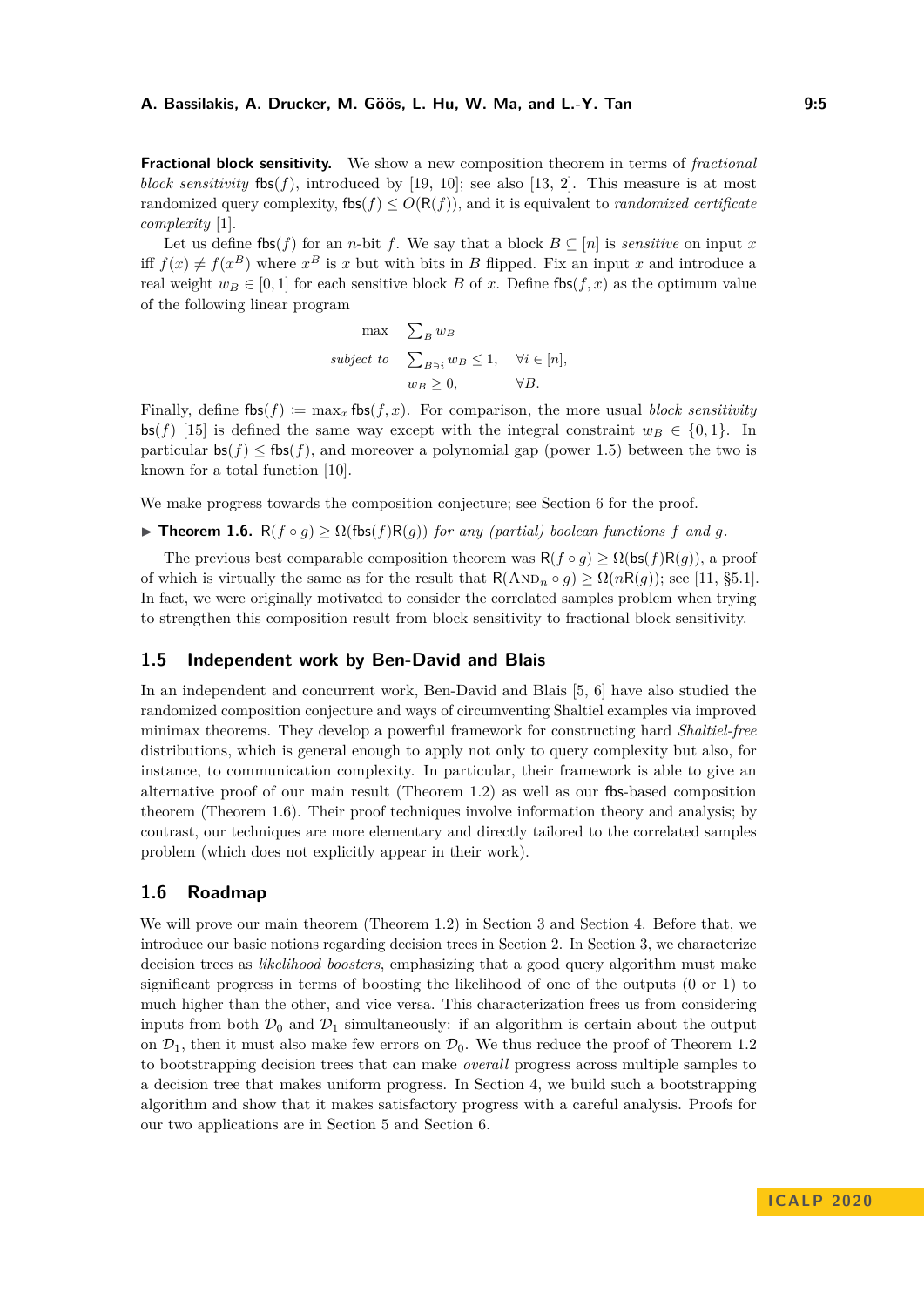#### **9:6 The Power of Many Samples in Query Complexity**

# <span id="page-5-1"></span>**2 Preliminaries**

Let  $f: \Sigma^n \to \{0, 1, *\}$  be a partial function for some alphabet  $\Sigma$  (typically  $\Sigma = \{0, 1\}$ ). Let  $\mathcal{D}_0, \mathcal{D}_1$  be distributions supported on  $f^{-1}(0), f^{-1}(1)$  respectively. For each  $x \in \Sigma^n$ , let  $\mathcal{D}_0(x)$ (resp.  $\mathcal{D}_1(x)$ ) denote the probability mass on x in distribution  $\mathcal{D}_0$  (resp.  $\mathcal{D}_1$ ). For a subset *S* ⊆  $\Sigma^n$ , we define  $\mathcal{D}_b(S) = \sum_{x \in S} \mathcal{D}_b(x)$  for *b* = 0, 1. If  $\mathcal{D}_b(S) > 0$ , we define the conditional distribution  $\mathcal{D}_b|_S$  by  $\mathcal{D}_b|_S(x) = \frac{\mathcal{D}_b(x)}{\mathcal{D}_b(S)}$  when  $x \in S$ , and  $\mathcal{D}_b|_S(x) = 0$  when  $x \notin S$ . We define the *likelihood-ratio* of *S* as

$$
\mathsf{LR}(S) := \frac{\mathcal{D}_1(S)}{\mathcal{D}_0(S)}.
$$

Let *T* be a deterministic decision tree that takes as input a sample  $x \in \Sigma^n$  drawn from either  $\mathcal{D}_0$  or  $\mathcal{D}_1$ . For every vertex *v* in *T*, we use  $\mathsf{Input}(v) \subseteq \Sigma^n$  to denote the set of strings that can reach *v*, or equivalently, the set of strings that agree with all the queries made so far. Typically, every non-leaf vertex in *T* corresponds to a query to a certain position in the sample, but we will allow non-leaf vertices  $v$  in  $T$  that do not make any query, each of them having only a single child  $v'$  with  $\textsf{Input}(v') = \textsf{Input}(v)$ . We abuse notation slightly and use *v* as a shorthand for  $\textsf{Input}(v)$ , so we have  $\mathcal{D}_0(v) = \sum_{x \in v} \mathcal{D}_0(x)$ ,  $\mathcal{D}_1(v) = \sum_{x \in v} \mathcal{D}_1(x)$  and

$$
\mathsf{LR}(v) = \frac{\mathcal{D}_1(v)}{\mathcal{D}_0(v)}.
$$

Note that the likelihood-ratio  $LR(v)$  is non-negative, but could be zero or infinite. We can eliminate the undefined case  $(\mathcal{D}_0(v) = \mathcal{D}_1(v) = 0)$  by trimming the unreachable parts of the decision tree.

Now if the decision tree T takes as input  $k$  samples from  $\Sigma<sup>n</sup>$ , it is not hard to see that Input(*v*) can be written as a Cartesian product  $\textsf{Input}(v) = \textsf{Input}_1(v) \times \cdots \times \textsf{Input}_k(v)$ , where  $\textsf{Input}_j(v) \subseteq \Sigma^n$  is the set of strings that agree with all the queries made to the *j*-th sample so far. Again, we abuse notation slightly and use  $v_j$  as a shorthand for  $\textsf{Input}_j(v)$ , so we will often write  $v = v_1 \times \cdots \times v_k$ . We define the *overall likelihood ratio* of *v* as the product

$$
\mathsf{OLR}(v) := \mathsf{LR}(v_1) \cdots \mathsf{LR}(v_k) = \frac{\mathcal{D}_1(v_1)}{\mathcal{D}_0(v_1)} \cdots \frac{\mathcal{D}_1(v_k)}{\mathcal{D}_0(v_k)}.
$$

It is often more convenient to consider the logarithm of likelihood ratios. We will use natural logarithm throughout the paper, i.e.  $log(·) = ln(·)$ .

## <span id="page-5-0"></span>**3 Query Algorithms as Likelihood Boosters**

Our overarching goal [\(Theorem 1.2\)](#page-2-2) is to construct an efficient deterministic query algorithm that distinguishes  $\mathcal{D}_0$  from  $\mathcal{D}_1$ , assuming the existence of one that distinguishes  $\mathcal{D}_0^k$  from  $\mathcal{D}_1^k$ . As the starting point, we introduce the notion of *likelihood boosters* as a way of measuring the progress made by a query algorithm *T* in distinguishing  $\mathcal{D}_0$  from  $\mathcal{D}_1$ . The key idea is that, as more queries are being made, the algorithm narrows down the possibilities of the unknown input, driving the likelihood of one of the output (0 or 1) much higher than the other. In fact, we show that *T* can distinguish  $\mathcal{D}_0$  from  $\mathcal{D}_1$  well if and only if a sample drawn from  $\mathcal{D}_1$ has a high probability of arriving at a leaf of *T* where most of the remaining possibilities produce output 1. [\(Lemma 3.4](#page-6-0) and [Lemma 3.5\)](#page-6-1).

In the multiple-sample setting, we use the notions of *overall likelihood boosters* and *uniform likelihood boosters*, which have different levels of guarantees, to measure the progress of a query algorithm on simultaneously classifying each of the samples in the input. We show that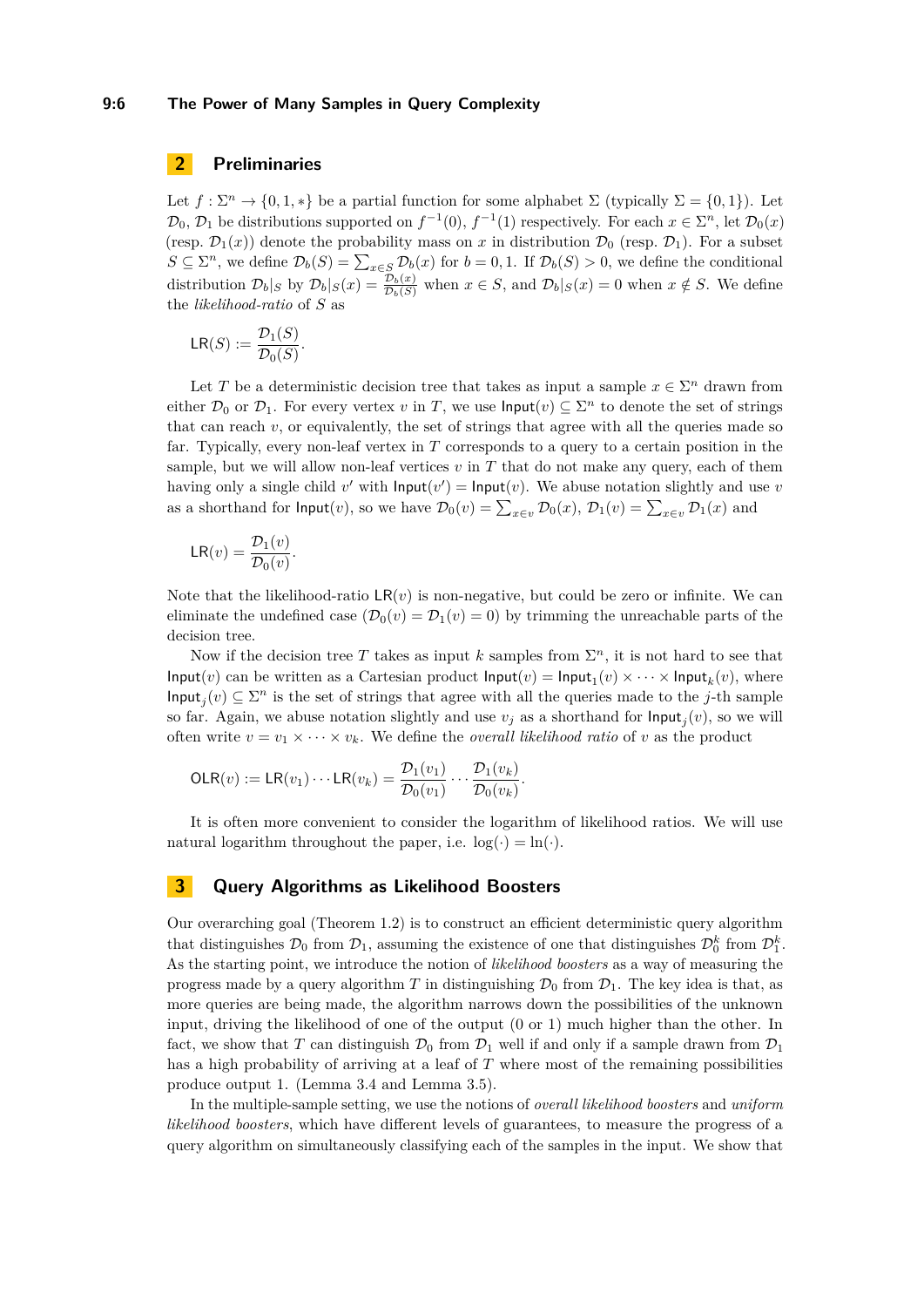an efficient query algorithm that distinguishes  $\mathcal{D}_0^k$  from  $\mathcal{D}_1^k$  is an efficient overall likelihood booster [\(Corollary 3.6\)](#page-7-1). Moreover, we show that an efficient uniform likelihood booster on multiple samples induces an efficient likelihood booster on a single sample [\(Lemma 3.7\)](#page-7-2), which in turn implies an efficient query algorithm that distinguishes  $\mathcal{D}_0$  from  $\mathcal{D}_1$  [\(Lemma 3.4\)](#page-6-0). These results will enable us to reduce proving [Theorem 1.2](#page-2-2) to relating overall likelihood boosters to uniform likelihood boosters, which is the focus of [Section 4](#page-7-0) (see [Theorem 4.1\)](#page-7-3).

We now formally define the three types of likelihood boosters mentioned above:

 $\blacktriangleright$  **Definition 3.1.** We say a deterministic decision tree T is a  $(\delta, M)$ -likelihood booster for  $\mathcal{D}_0, \mathcal{D}_1$  *if, with probability at least*  $1 - \delta$ *, an input sample drawn from*  $\mathcal{D}_1$  *reaches a leaf*  $\ell$  *of T* with likelihood ratio  $LR(\ell) \geq M$ .

 $\blacktriangleright$  **Definition 3.2.** *We say a deterministic decision tree T is a* ( $\delta$ , *M*)-overall likelihood booster  $f$ *or*  $\mathcal{D}_0^k$ *,*  $\mathcal{D}_1^k$  *if, with probability at least*  $1 - \delta$ *, an input drawn from*  $\mathcal{D}_1^k$  *consisting of k samples reaches a leaf*  $\ell$  *of*  $T$  *with* overall *likelihood ratio*  $OLR(\ell) \geq M$ *.* 

<span id="page-6-2"></span> $\blacktriangleright$  **Definition 3.3.** *We say a deterministic decision tree T is a* ( $\delta$ ,  $\varepsilon$ , *M*)*-uniform likelihood*  $\frac{1}{2}$  *booster for*  $\mathcal{D}_0^k$  *and*  $\mathcal{D}_1^k$  *if, with probability at least*  $1-\delta$ *, an input x drawn from*  $\mathcal{D}_1^k$  *consisting of k samples reaches a leaf*  $\ell = \ell_1 \times \cdots \times \ell_k$  *of T with the property that at least*  $(1 - \varepsilon)k$ *different samples*  $j \in \{1, \dots, k\}$  *satisfy*  $\textsf{LR}(\ell_j) \geq M$ *.* 

Note that the above definitions do not depend on the actual output of the decision tree *T*. We now show in the following two lemmas that likelihood boosters are in some sense equivalent to query algorithms that distinguish  $\mathcal{D}_0$  from  $\mathcal{D}_1$ .

<span id="page-6-0"></span> $\blacktriangleright$  **Lemma 3.4.** *Suppose T is a* ( $\delta$ , *M*)*-likelihood booster for*  $\mathcal{D}_0$ ,  $\mathcal{D}_1$ *. Consider the deterministic decision tree*  $T'$  that makes exactly the same queries as  $T$  and accepts if and only if a leaf  $\ell$ *with*  $LR(\ell) \geq M$  *is reached. Then T' distinguishes*  $\mathcal{D}_0$  *from*  $\mathcal{D}_1$  *with the following guarantees:* **1.** *(Completeness)*  $T'$  *accepts*  $x \sim \mathcal{D}_1$  *with probability at* least  $1 - \delta$ *.* 

**2.** *(Soundness)*  $T'$  *accepts*  $x \sim \mathcal{D}_0$  *with probability at* most  $1/M$ *.* 

**Proof.** Completeness follows directly from the definition of likelihood booster. To prove soundness, consider the set *U* of leaves  $\ell$  with  $LR(\ell) \geq M$ . For all  $\ell \in U$ , we have  $\mathcal{D}_0(\ell) \leq$  $\frac{1}{M}\mathcal{D}_1(\ell)$ . Therefore,  $\sum_{\ell \in U} \mathcal{D}_0(\ell) \leq \frac{1}{M} \sum_{\ell \in U} \mathcal{D}_1(\ell) \leq \frac{1}{M}$ . This means that a sample from  $\mathcal{D}_0$ reaches leaves in *U* with probability at most  $\frac{1}{M}$ , which is exactly the desired soundness.

<span id="page-6-1"></span> $\blacktriangleright$  **Lemma 3.5.** *Suppose a deterministic decision tree T can distinguish*  $\mathcal{D}_0$  *from*  $\mathcal{D}_1$  *with the following quarantees: T accepts*  $x \sim \mathcal{D}_0$  *with probability at most*  $\delta_0$ *, and accepts*  $x \sim \mathcal{D}_1$  *with probability at least*  $1 - \delta_1$ *. Then T is a* ( $M\delta_0 + \delta_1$ *, M*)*-likelihood booster for any*  $M > 0$ *.* 

**Proof.** Let *U* denote the set of leaves  $\ell$  with  $LR(\ell) < M$ . We can partition *U* as  $U = U_0 \cup U_1$ , where  $U_1$  corresponds to the leaves at which  $T$  accepts. Since  $T$  accepts with probability at most  $\delta_0$  on  $\mathcal{D}_0$ , we have  $\sum_{\ell \in U_1} \mathcal{D}_0(\ell) \leq \delta_0$ . Similarly, we have  $\sum_{\ell \in U_0} \mathcal{D}_1(\ell) \leq \delta_1$ . Therefore,

$$
\sum_{\ell \in U} \mathcal{D}_1(\ell) = \sum_{\ell \in U_0} \mathcal{D}_1(\ell) + \sum_{\ell \in U_1} \mathcal{D}_1(\ell) \le \sum_{\ell \in U_0} \mathcal{D}_1(\ell) + M \sum_{\ell \in U_1} \mathcal{D}_0(\ell) = \delta_1 + M \delta_0.
$$

In other words, a sample from  $\mathcal{D}_1$  has probability at most  $M\delta_0 + \delta_1$  of reaching a leaf in *U*, which means that *T* is a  $(M\delta_0 + \delta_1, M)$ -likelihood booster.

In the multiple-sample setting, if we view the pair  $\mathcal{D}_0^k$  and  $\mathcal{D}_1^k$  as  $\mathcal{D}_0'$  and  $\mathcal{D}_1'$  in the single-sample setting with input length multiplied by *k*, the definition of overall likelihood ratio coincides with the definition of likelihood ratio in the single-sample setting. Therefore, we have the following corollary of [Lemma 3.5,](#page-6-1) which essentially shows that an efficient query algorithm for the correlated samples problem is an efficient overall likelihood booster: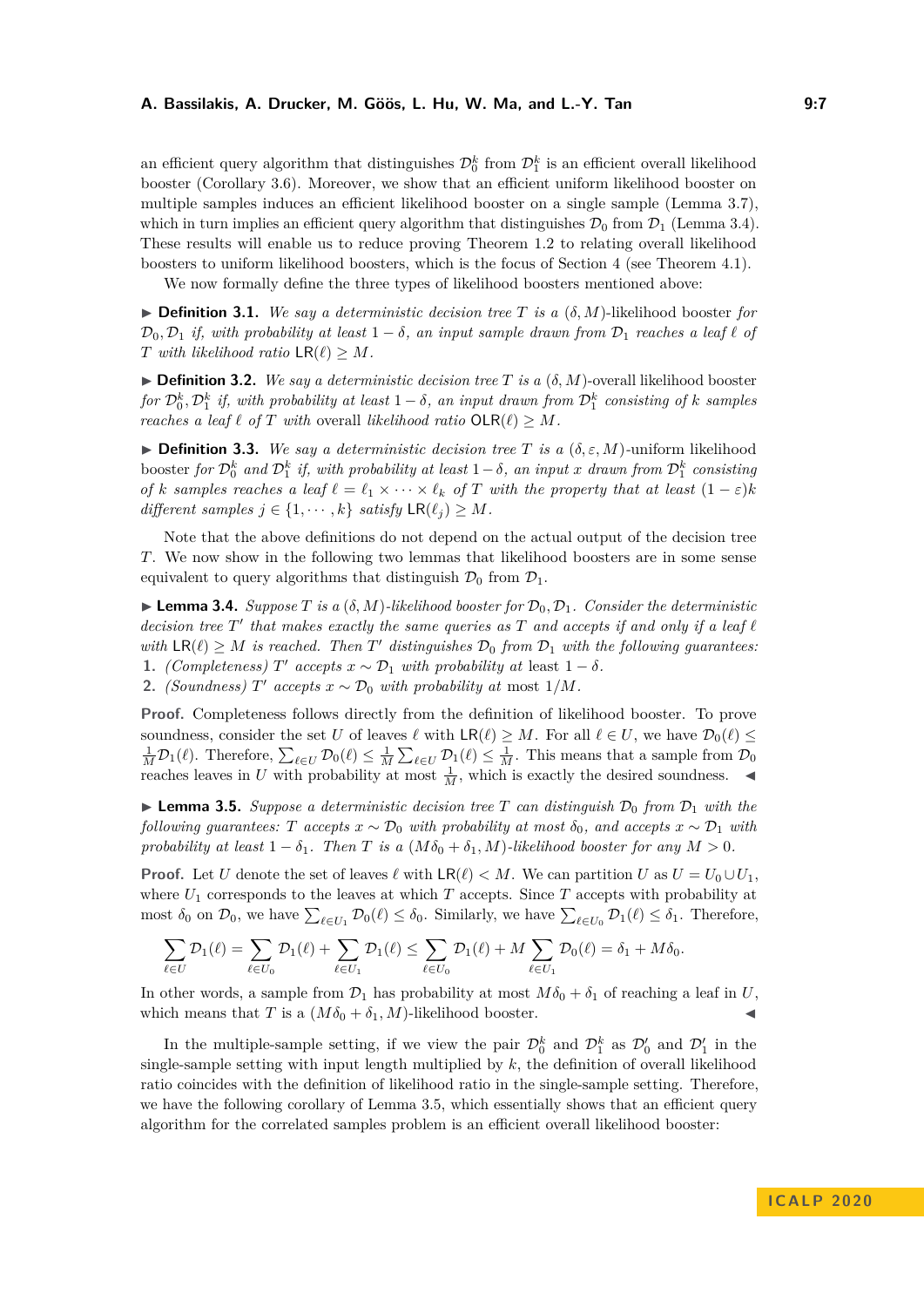#### **9:8 The Power of Many Samples in Query Complexity**

<span id="page-7-1"></span> $\triangleright$  **Corollary 3.6.** *Suppose a deterministic decision tree T can distinguish*  $\mathcal{D}_0^k$  *from*  $\mathcal{D}_1^k$  *in that T accepts*  $x \sim \mathcal{D}_0^k$  *with probability at most*  $\delta_0$ , and *T accepts*  $x \sim \mathcal{D}_1^k$  *with probability at least*  $1 - \delta_1$ . Then *T* is a  $(M\delta_0 + \delta_1, M)$ -overall likelihood booster for any  $M > 0$ .

To conclude this section, we show that an efficient uniform likelihood booster in the multiple-sample setting implies an efficient likelihood booster in the single-sample setting.

<span id="page-7-2"></span>**Lemma 3.7.** *For any*  $(\delta, \varepsilon, M)$ -uniform likelihood booster *T for*  $\mathcal{D}_0^k$  *and*  $\mathcal{D}_1^k$  *and any*  $C > 0$ , *there is a*  $(\delta + \varepsilon + \frac{1}{C}, M)$ *-likelihood booster T' for*  $\mathcal{D}_0$  *and*  $\mathcal{D}_1$  *with* depth $(T') \leq C \cdot \frac{\text{depth}(T)}{k}$  $\frac{\text{cn}(I)}{k}$ .

**Proof.** Define  $Q = C \cdot \frac{\text{depth}(T)}{k}$  $\frac{h(h(T))}{k}$ . We first build a randomized query algorithm  $\mathcal{A}'$  for  $\mathcal{D}_0$ and  $\mathcal{D}_1$ , and later derandomize it as *T'*. On input  $x_{\mathcal{A}}$ ,  $\mathcal{A}'$  generates *k* random samples  $(x_1, \ldots, x_k) \sim \mathcal{D}_1^k$ , selects a uniformly random index *j*, replaces  $x_j$  with A''s own input  $x_{\mathcal{A}}$ , and finally simulates *T* on the modified *k* samples  $(x_1, \ldots, x_{\mathcal{A}'}, \ldots, x_k)$ . If *T* attempts to make the  $(|Q| + 1)$ -th query to the *j*-th (modified) sample, A' halts.

It is easy to see that the maximum number of queries made by  $A'$  is at most  $Q$ . Moreover, by Markov's inequality, if the input  $x_{\mathcal{A}'}$  to  $\mathcal{A}'$  is drawn from  $\mathcal{D}_1$ , the probability that  $\mathcal{A}'$ halts early because of *T* making more than *Q* queries to the *j*-th sample is at most  $\frac{1}{C}$ , since the average number of queries  $T$  makes to the  $j$ -th sample for a uniformly random  $j$  is at most  $\frac{\text{depth}(T)}{k}$ .

We now show that with probability at least  $1-(\delta+\varepsilon+\frac{1}{C})$ , A' reaches a leaf  $\ell = \ell_1 \times \cdots \times \ell_k$ of *T* with  $LR(\ell_j) \geq M$  when its own input  $x_{\mathcal{A}'}$  is drawn from  $\mathcal{D}_1$ . By a union bound, we only need to show that this holds with probability at least  $1 - (\delta + \varepsilon)$  for the extended version of  $\mathcal{A}'$  that doesn't halt early. If we switch the order of randomness so that  $j$  is chosen after a leaf of *T* is reached, this follows easily from the definition of uniform likelihood boosters [\(Definition 3.3\)](#page-6-2).

Finally, we derandomize  $\mathcal{A}'$ . Note that the randomness in  $\mathcal{A}'$  only comes from the randomness in *j* and in all the generated samples  $x_i$  except the *j*-th sample. We can simply fix them so that the probability of reaching a leaf  $\ell$  of *T* with  $LR(\ell_i) \geq M$  is maximized, assuming that the *j*-th sample is from  $\mathcal{D}_1$ . Since *j* and all generated samples other than the *j*-th sample have been fixed, the decision tree  $T$  now "shrinks" to a decision tree  $T'$ with only the first  $|Q|$  queries to the *j*-th sample remaining, and every leaf  $\ell$  of *T* that is reachable when we run  $\mathcal{A}'$  now becomes a leaf  $\ell'$  of  $T'$ . Shrinking the tree doesn't affect the computation history regarding the *j*-th sample, so we have  $\ell' = \text{Input}(\ell') = \text{Input}_j(\ell) = \ell_j$ and  $LR(\ell') = LR(\ell_j)$ . This proves that *T'* is a  $(\delta + \varepsilon + \frac{1}{C}, M)$ -likelihood booster.

## <span id="page-7-0"></span>**4 Bootstrapping Overall Booster to Uniform Booster**

The results from the previous section [\(Section 3\)](#page-5-0) reduce proving our main result [\(Theorem 1.2\)](#page-2-2) to proving relations between overall likelihood boosters and uniform likelihood boosters. In this section, we complete this step with the following result:

<span id="page-7-3"></span> $\triangleright$  **Theorem 4.1.** *Assume that there is a depth-L* (0.1, 25)*-overall likelihood booster for* every distribution pair  $\mathcal{D}_0^k$ ,  $\mathcal{D}_1^k$ . Then there is a depth- $O(KL)$  (0.1*,* 0.1*,* 100*)*-uniform likelihood *booster for every distribution pair*  $\mathcal{D}_0^K$ ,  $\mathcal{D}_1^K$  *whenever*  $K \geq 1000k(|\Sigma|+1)^n$ *.* 

We first show how to derive [Theorem 1.2](#page-2-2) from [Theorem 4.1:](#page-7-3)

**Proof of [Theorem 1.2.](#page-2-2)** We prove the inequality  $R(f) \leq O(\text{Corr}(f))$  (the converse inequality is trivial). Suppose we have a depth-*L* deterministic decision tree that solves the correlated samples problem on  $\frac{1}{2}D_0^k + \frac{1}{2}D_1^k$  with success probability at least 0.999 (recall that the success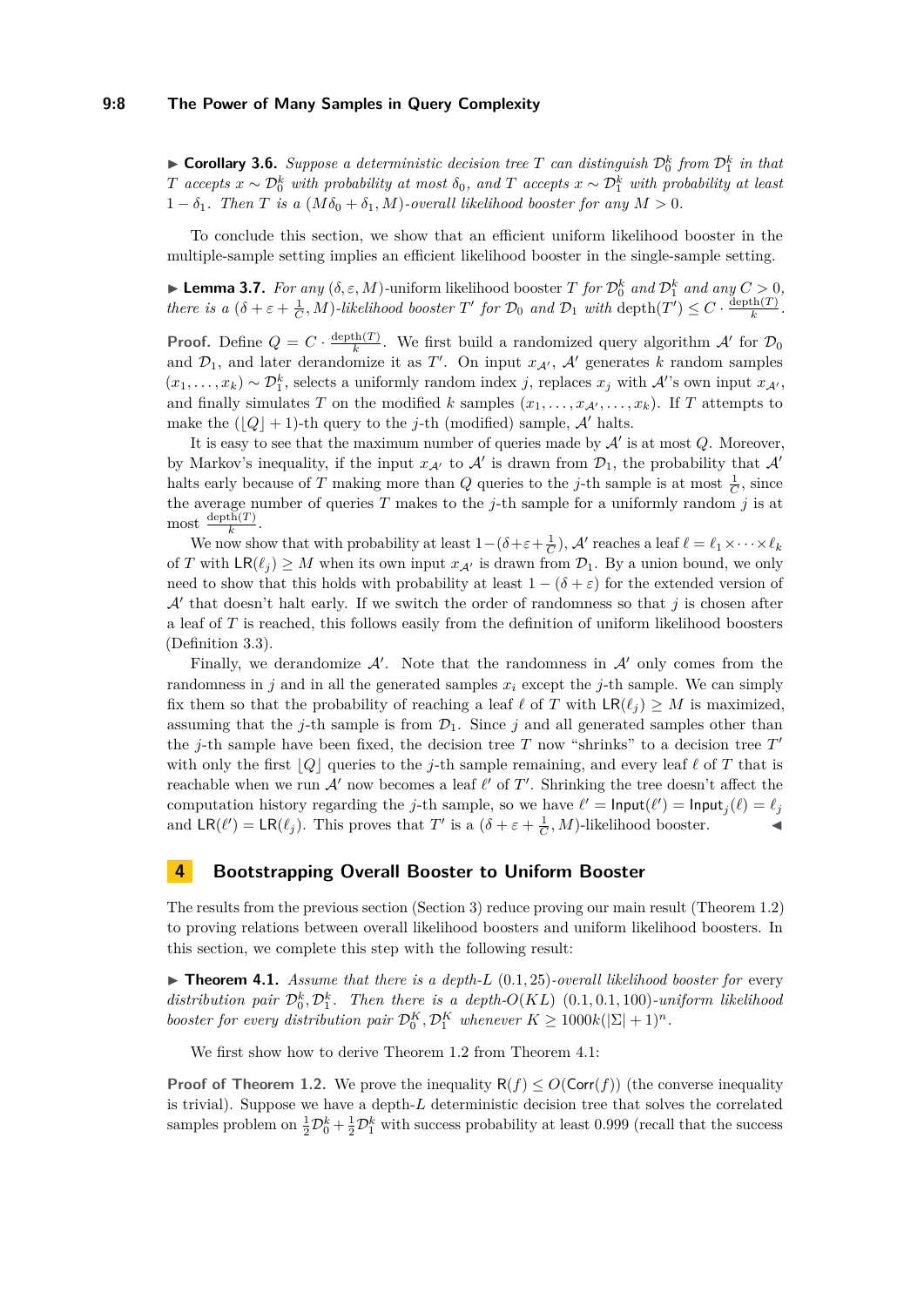probability can be amplified by [Fact 1.1\)](#page-2-1). That is, the decision tree accepts inputs drawn from  $\mathcal{D}_1^k$  with probability at *least* 0.998 and accepts inputs drawn from  $\mathcal{D}_0^k$  with probability at *most* 0.002. By [Corollary 3.6,](#page-7-1) it is a  $(0.1, 25)$ -overall likelihood booster for  $\mathcal{D}_0^k$  and  $\mathcal{D}_1^k$ .

By [Theorem 4.1,](#page-7-3) for any pair of distributions  $\mathcal{D}_0^K$ ,  $\mathcal{D}_1^K$ , there is a  $(0.1, 0.1, 100)$ -uniform likelihood booster with depth  $O(KL)$ . Then by [Lemma 3.7,](#page-7-2) there is a  $(1/3, 100)$ -likelihood booster with depth  $O(L)$  for  $\mathcal{D}_0$  and  $\mathcal{D}_1$ , which by [Lemma 3.4](#page-6-0) implies a query algorithm for  $\mathcal{D}_0$  and  $\mathcal{D}_1$  with success probability at least 1/3. By the arbitrariness of  $\mathcal{D}_0$  and  $\mathcal{D}_1$ , we have  $R_{1/3}(f) = O(L)$  via Yao's minimax, as desired.

The rest of this section is dedicated to proving [Theorem 4.1.](#page-7-3) We construct the desired uniform likelihood booster  $T_{\text{bootstrap}}$ , described in [Subsection 4.1,](#page-8-0) by applying different overall likelihood boosters to appropriate sets of samples at different phases of computation. To quantify the progress made by  $T_{\text{bootstrap}}$ , we design a measure based on a "truncated" log likelihood ratio which handles samples that  $T_{\text{bootstrap}}$  is confident about with special care. As the technical core of the proof, we show that under our carefully constructed measure, *T*bootstrap in expectation makes *positive* and *constant* progress during each phase of computation (Lemmas [4.2](#page-9-0) and [4.3\)](#page-10-0). Therefore, *T*bootstrap is able to achieve the desired guarantees after sufficiently many phases.

## <span id="page-8-0"></span>**4.1 Bootstrapping algorithm**

We describe our depth- $O(KL)$  (0.1, 0.1, 100)-uniform likelihood booster  $T_{\text{bootstrap}}$  taking  $K \geq 1000k(|\Sigma|+1)^n$  samples. Recall that each vertex *v* of  $T_{\text{bootstrap}}$  can be written as a Cartesian product  $v = v_1 \times \cdots \times v_K$ , where  $v_j \subseteq \Sigma^n$  is the set of strings that are consistent with the queries made to the *j*-th sample so far. We say that the *j*-th sample is *settled* at *v* if

$$
\mathsf{LR}(v_j) = \frac{\mathcal{D}_1(v_j)}{\mathcal{D}_0(v_j)} \notin [e^{-100}, e^{100}].
$$

Note that it is possible for a sample to be settled in the wrong direction (e.g.  $LR(v_i) < e^{-100}$ ) on input drawn from  $\mathcal{D}_1^K$ ), but we will show that this is not a serious issue.

The query algorithm  $T_{\text{bootstrap}}$  proceeds in at most  $C \cdot K$  phases (for some large constant  $C > 0$ ). Each phase consists of at most *L* queries and is described as follows:

Phase  $s = 1, \dots, C \cdot K$ :

- **1.** If fewer than  $k(|\Sigma|+1)^n$  out of the *K* samples are unsettled, halt.
- **2.** Else, since each  $v_j$  is determined by a string  $v_*$  in  $(\Sigma \cup \{*\})^n$  recording the queries made so far to the *j*-th sample, by the Pigeonhole Principle there exist *k* unsettled samples  $j_1, \dots, j_k$  with  $v_{j_1} = \dots = v_{j_k} = v_*$ .
- **3.** Run the depth-*L* (0.1, 25)-overall likelihood booster  $A^{(v_*)}$ , assumed in [Theorem 4.1](#page-7-3) to exist, relative to the input-distribution pair

$$
(\mathcal{D}_0|_{v_*})^k, \quad (\mathcal{D}_1|_{v_*})^k
$$

on the samples

$$
(x^{j_1},\ldots,x^{j_k})\ .
$$

If any query causes one of these samples to become settled (i.e.  $LR(v_{j_i}) \notin [e^{-100}, e^{100}]$  for some  $i \in \{1, \dots, k\}$ , halt  $A^{(v_*)}$  and go to the next Phase. Otherwise we proceed to the next Phase after  $A^{(v_*)}$  terminates. If fewer than *L* queries are made in the current phase, insert dummy vertices that do not make any query (see [Section 2\)](#page-5-1) to  $T_{\text{bootstrap}}$  so that each phase corresponds to a path in  $T_{\text{bootstrap}}$  with length exactly *L*.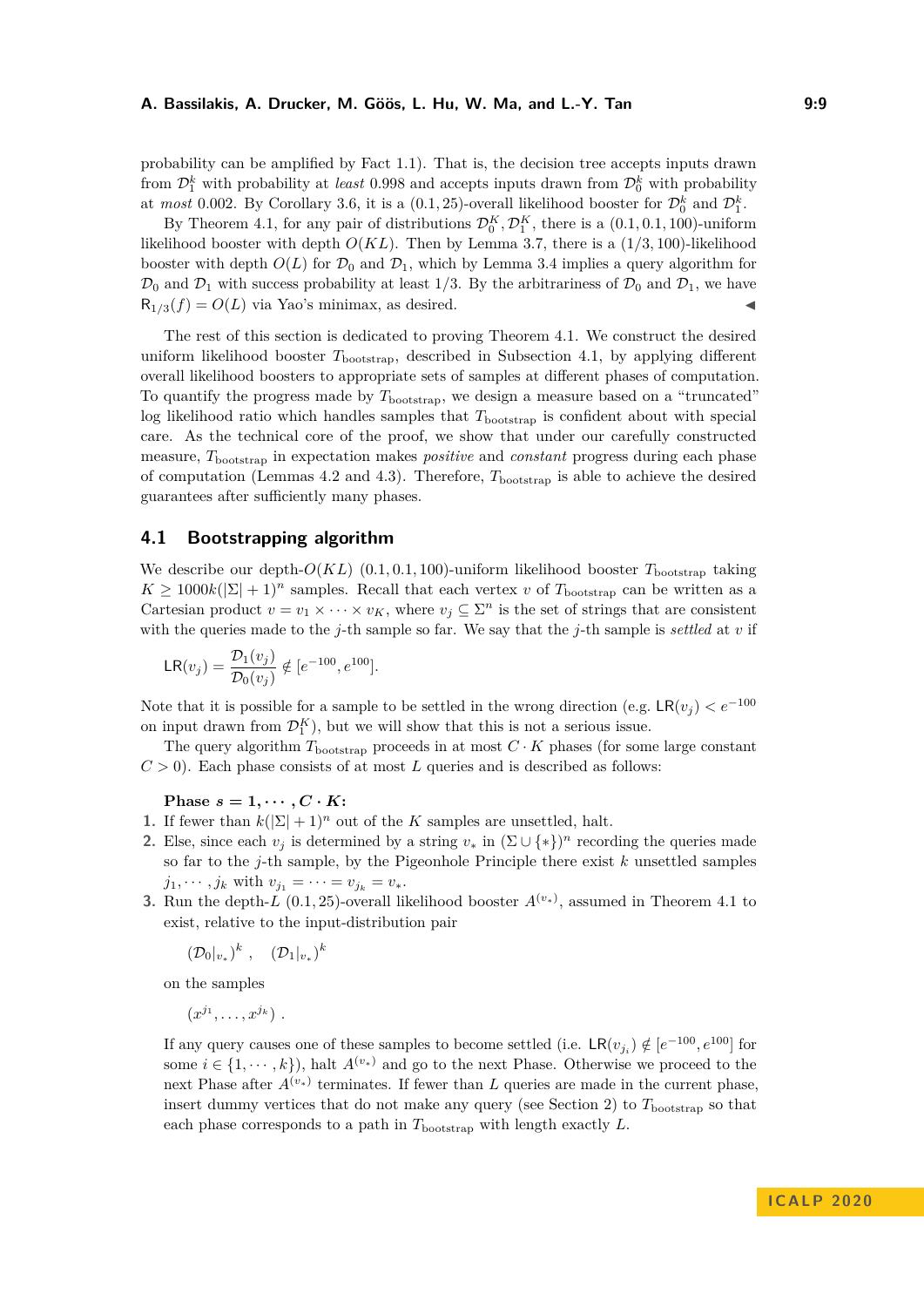#### **9:10 The Power of Many Samples in Query Complexity**

## **4.2 Sub-martingale property of progress measure**

It's not hard to see that the overall likelihood ratio (OLR) is *not* an effective measure of progress for *T*bootstrap: OLR can rocket to infinity even when there is only one settled sample. In this subsection, we introduce a better progress measure: *overall truncated log likelihood ratio* (OTLLR), and show that it is a sub-martingale along the computation path of *any* decision tree [\(Lemma 4.2\)](#page-9-0). In other words,  $T_{\text{bootstrap}}$  always makes *non-negative* progress in expectation. We will show that each phase of  $T_{\text{bootstrap}}$  makes *positive* expected progress in the next subsection [\(Subsection 4.3\)](#page-10-1).

Let *T* be a deterministic decision tree that takes as input *K* samples. For every vertex  $v = v_1 \times \cdots \times v_K$  of *T*, we define the *truncated log likelihood ratio* of  $v_j$  as

$$
\mathsf{TLLR}(v_j) := \begin{cases} \log(\mathsf{LR}(v_j)), & \text{if } |\log(\mathsf{LR}(v_j))| \le 100, \\ 500, & \text{otherwise.} \end{cases}
$$

Note that if  $log(LR(v_i))$  slightly exceeds the upper threshold 100, we set TLLR to a much higher value 500. Also, when  $log(LR(v_i))$  drops below the lower threshold -100, we also set TLLR to 500. Thus, the *j*-th sample is *settled* at *v* if and only if  $TLLR(v_i) = 500$ .

We define the *overall truncated log-likelihood-ratio* of *v* as the sum

$$
\mathsf{OTLLR}(v) := \sum_{j=1}^K \mathsf{TLLR}(v_j).
$$

The input *x* to *T* determines a computation path from the root of *T* to a leaf:  $v^0 \rightarrow$  $v^1 \to \cdots \to v^q$ . The randomness in *x* transfers to the randomness in the path, so the path is a stochastic process. We now show that  $\text{OTLLR}(v^t)$  along the path is a sub-martingale when x is drawn from  $\mathcal{D}_1^K$ :

<span id="page-9-0"></span> $\blacktriangleright$  **Lemma 4.2.** *Assume that T never queries a settled sample. Assume that the input x to T is drawn from*  $\mathcal{D}_1^K$ , *v is a non-leaf vertex with distance t from the root, and <i>v is reachable*  $(i.e.$   $Pr[v^t = v] > 0$  *on*  $\mathcal{D}_1^K$ ). Define  $\Delta^t := \text{OTLLR}(v^{t+1}) - \text{OTLLR}(v^t)$ . Then we have

$$
\mathbb{E}[\Delta^t | v^t = v] \ge 0.001 \cdot \mathbb{E}[(\Delta^t)^2 | v^t = v] \ge 0.
$$

**Proof.** Let us condition on  $v^t = v$  in the whole proof. If *v* is a dummy vertex that does not make any query, then  $\Delta^t = 0$  deterministically and the lemma holds trivially. We assume that *v* is not a dummy vertex henceforth.

Suppose sample *j* is queried at vertex *v*. We have  $\text{OTLLR}(v^{t+1}) - \text{OTLLR}(v^t) =$ TLLR $(v_j^{t+1})$  – TLLR $(v_j^t)$ . Since *T* never queries a settled sample, we know TLLR $(v_j^t)$  =  $\log \frac{\mathcal{D}_1(v_j^t)}{\mathcal{D}_2(v_j^t)}$  $\frac{\partial^2 D_1(v_j)}{\partial^2 D_0(v_j^t)} \in [-100, 100].$ 

Let  $\sigma \in \Sigma$  denote the random outcome of the query, and let  $p_0(\sigma)$ ,  $p_1(\sigma)$  denote the probability that the outcome to the query is  $\sigma$  under  $\mathcal{D}_0|_{v_j^t}$ ,  $\mathcal{D}_1|_{v_j^t}$ , respectively. Let  $H \subseteq \Sigma$ denote the set of  $\sigma \in \Sigma$  with  $|\textsf{TLLR}(v_j^t) + \log \frac{p_1(\sigma)}{p_0(\sigma)}| > 100$ . Note that  $\mathcal{D}_0(v_j^{t+1}) = \mathcal{D}_0(v_j^t)p_0(\sigma)$ and  $\mathcal{D}_1(v_j^{t+1}) = \mathcal{D}_1(v_j^{t})p_1(\sigma)$ , so

$$
\mathsf{TLLR}(v_j^{t+1}) = \begin{cases} \mathsf{TLLR}(v_j^t) + \log \frac{p_1(\sigma)}{p_0(\sigma)}, & \sigma \notin H, \\ 500, & \sigma \in H. \end{cases}
$$

Thus, *H* is precisely the set of outcomes  $\sigma \in \Sigma$  that make sample *j* settled at  $v^{t+1}$ . Let  $W = W(\sigma)$  denote the difference  $\text{TLLR}(v_j^{t+1}) - \text{TLLR}(v_j^t)$ . Our goal is to prove  $\mathbb{E}[W] \geq$  $0.001 \cdot \mathbb{E}[W^2]$ .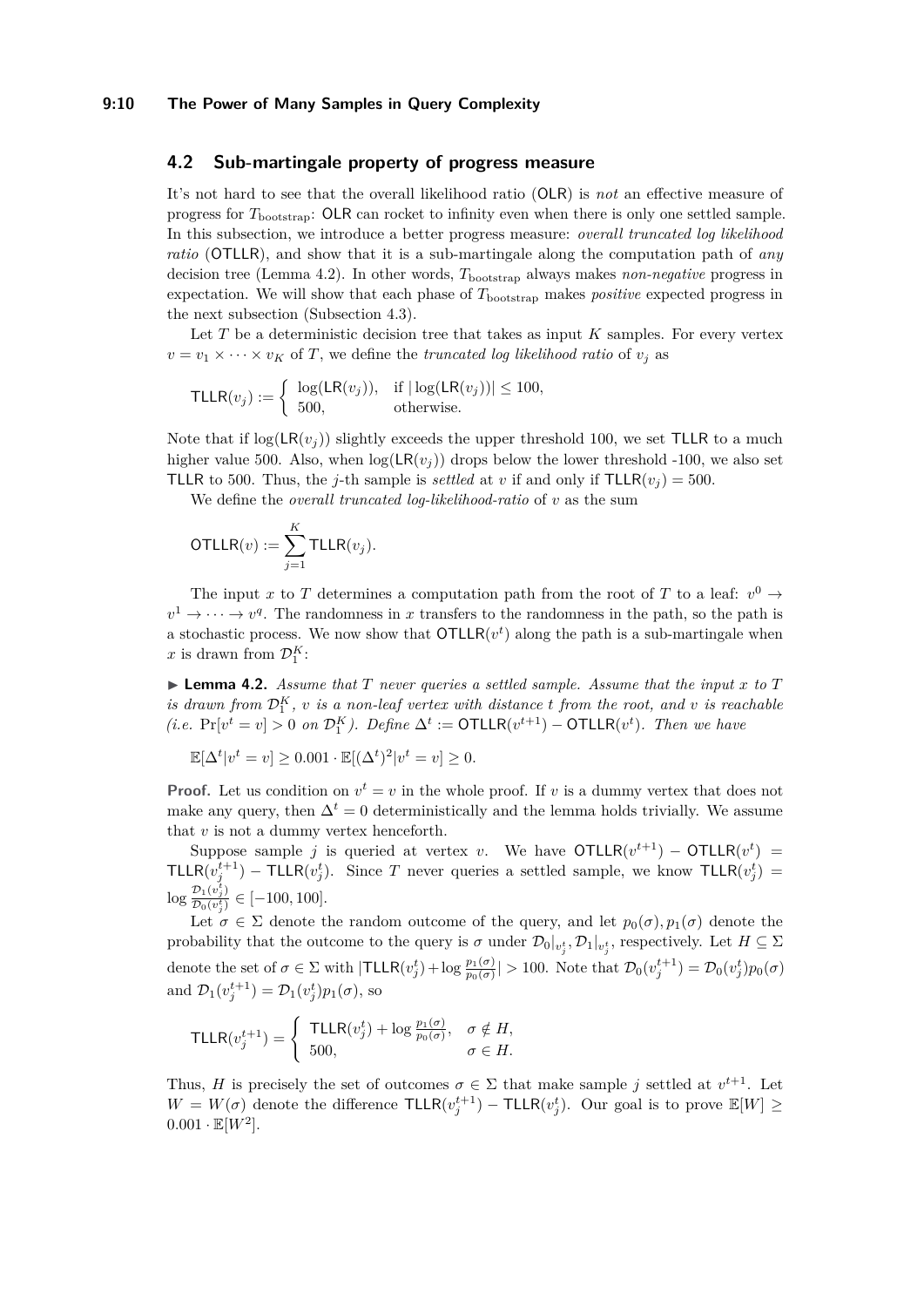#### **A. Bassilakis, A. Drucker, M. Göös, L. Hu, W. Ma, and L.-Y. Tan**  9:11

Note that  $W(\sigma) \in [400, 600]$  when  $\sigma \in H$  and  $W(\sigma) = \log \frac{p_1(\sigma)}{p_0(\sigma)} \in [-200, 200]$  when  $\sigma \notin H$ . We have

<span id="page-10-2"></span>
$$
\mathbb{E}[W] \ge 400 \sum_{\sigma \in H} p_1(\sigma) + \sum_{\sigma \notin H} p_1(\sigma) \log \frac{p_1(\sigma)}{p_0(\sigma)}
$$
  
=400 
$$
\sum_{\sigma \in H} p_1(\sigma) + \sum_{\sigma \notin H} p_0(\sigma) \cdot \frac{p_1(\sigma)}{p_0(\sigma)} \log \frac{p_1(\sigma)}{p_0(\sigma)}.
$$
 (1)

By a helper lemma [\(Lemma 4.4\)](#page-13-1) proved in [Subsection 4.4,](#page-13-2) we know that

$$
\frac{p_1(\sigma)}{p_0(\sigma)} \log \frac{p_1(\sigma)}{p_0(\sigma)} \ge \left(\frac{p_1(\sigma)}{p_0(\sigma)} - 1\right) + \frac{1}{400} \cdot \frac{p_1(\sigma)}{p_0(\sigma)} \left(\log \frac{p_1(\sigma)}{p_0(\sigma)}\right)^2.
$$

Plugging this into [\(1\)](#page-10-2), we have

$$
\mathbb{E}[W] \geq 400 \sum_{\sigma \in H} p_1(\sigma) + \sum_{\sigma \notin H} p_1(\sigma) - \sum_{\sigma \notin H} p_0(\sigma) + \frac{1}{400} \sum_{\sigma \notin H} p_1(\sigma) \left( \log \frac{p_1(\sigma)}{p_0(\sigma)} \right)^2
$$
  
\n
$$
\geq 400 \sum_{\sigma \in H} p_1(\sigma) + \left( \sum_{\sigma \notin H} p_1(\sigma) - 1 \right) + \frac{1}{400} \sum_{\sigma \notin H} p_1(\sigma) \left( \log \frac{p_1(\sigma)}{p_0(\sigma)} \right)^2
$$
  
\n
$$
= 400 \sum_{\sigma \in H} p_1(\sigma) - \sum_{\sigma \in H} p_1(\sigma) + \frac{1}{400} \sum_{\sigma \notin H} p_1(\sigma) \left( \log \frac{p_1(\sigma)}{p_0(\sigma)} \right)^2
$$
  
\n
$$
= 399 \sum_{\sigma \in H} p_1(\sigma) + \frac{1}{400} \sum_{\sigma \notin H} p_1(\sigma) \left( \log \frac{p_1(\sigma)}{p_0(\sigma)} \right)^2
$$
  
\n
$$
\geq \frac{1}{1000} \sum_{\sigma \in H} p_1(\sigma) \left( W(\sigma) \right)^2 + \frac{1}{400} \sum_{\sigma \notin H} p_1(\sigma) \left( W(\sigma) \right)^2
$$
  
\n
$$
\geq \frac{1}{1000} \mathbb{E}[W^2].
$$

## <span id="page-10-1"></span>**4.3 Bounding the conditional expectation of progress**

In the previous subsection, we showed that OTLLR, as a progress measure, is a sub-martingale. Now we refine our progress measure to also include the natural measure *number of settled samples*, and show that each phase of *T*bootstrap makes *positive* progress in expectation.

Recall that we inserted dummy vertices in  $T_{\text{bootstrap}}$  to ensure that each phase corresponds to a computation path of length exactly  $L$ . Therefore, an entire computation path of  $T_{\text{bootstrap}}$ must have length divisible by  $L: v^0 \to \cdots \to v^{qL}$ . The sub-path  $v^{tL} \to \cdots \to v^{(t+1)L}$  is the computation path of the  $(t + 1)$ -th phase.

Define  $S(v)$  as the number of settled samples at vertex *v*. Our new measure of progress is

$$
P(v^t) := S(v^t) + \text{OTLLR}(v^t).
$$

<span id="page-10-0"></span>**Example 1.3.** Assume that the input x to  $T_{\text{bootstrap}}$  is drawn from  $\mathcal{D}_1^K$ , v is a non-leaf *vertex with distance tL from the root, and v is reachable* (*i.e.*  $Pr[v^{tL} = v] > 0$  *on*  $\mathcal{D}_1^K$ ). Then *we have*

$$
\mathbb{E}[P(v^{(t+1)L}) - P(v^{tL})|v^{tL} = v] \ge 0.001.
$$

Before proving the lemma, we first show how it implies [Theorem 4.1.](#page-7-3)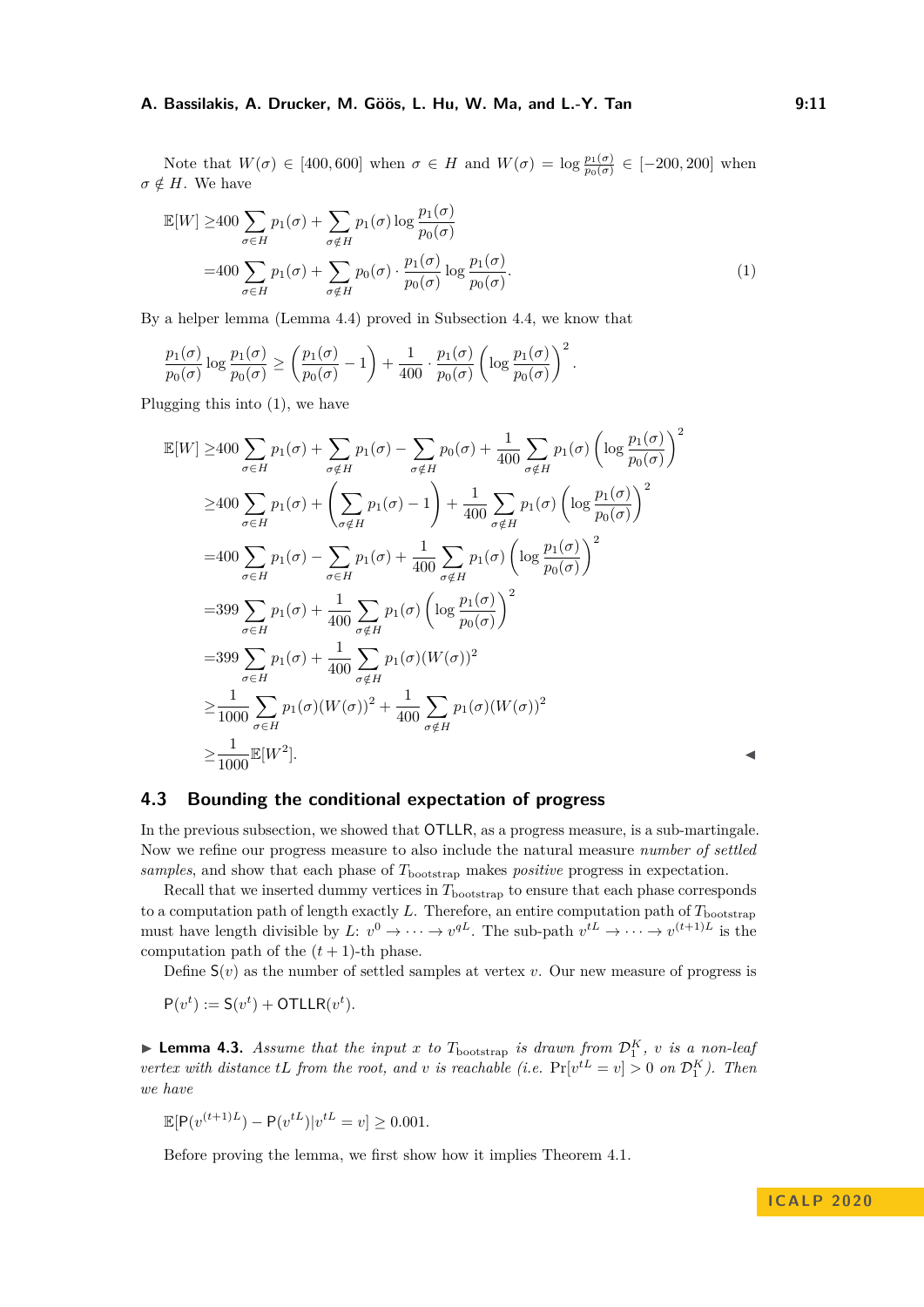#### **9:12 The Power of Many Samples in Query Complexity**

**Proof of [Theorem 4.1.](#page-7-3)** We consider an extended version of  $T_{\text{bootstrap}}$  that always halts after exactly  $C \cdot K$  phases: whenever it would halt at line 1, it instead enters dummy phases and increases its total progress P by 0.001 per phase (so that now  $P = S + OTLLR + 0.001$ number of dummy phases). By [Lemma 4.3,](#page-10-0) the extended algorithm finishes with expected total progress  $\mathbb{E}[P] \geq 0.001C \cdot K$  on input drawn from  $\mathcal{D}_1^K$ . However, P can never grow too large: before any dummy phase, P is at most  $501K$ , and there are at most  $C \cdot K$  dummy phases, so  $P \le 501K + 0.001C \cdot K$ . By Markov's inequality on the non-negative random variable  $(501K + 0.001C \cdot K) - P$ , we have  $Pr[P \le 501K] \le \frac{501K}{0.001C \cdot K} = \frac{501}{0.001C}$ . If we choose a large enough *C*, we know that with probability at least 0*.*99, the total progress exceeds 501*K*, which means that the extended algorithm enters dummy phases before halting, and the original algorithm halts at line 1 with all but 0.001 fraction of the samples settled.

It now suffices to show that the fraction of samples settled in the wrong direction (i.e., the likelihood ratio drops below  $e^{-100}$ ) is at most 0.01 with probability at least 0.99. We first fix *j* and show that the probability that the *j*-th sample is settled in the wrong direction is at most  $e^{-100}$ , and then use the linearity of expectation and Markov's inequality to bound the overall wrong settlement.

Conditioning on all but the *j*-th sample,  $T_{\text{bootstrap}}$  becomes a deterministic decision tree *T*<sup>*T*</sup> on a single sample. Let *U* denote the set of leaves  $\ell$  of *T*<sup> $\prime$ </sup> with  $\mathsf{LR}(\ell) \leq e^{-100}$ . We have  $\sum_{\ell \in U} \mathcal{D}_1(\ell) \leq e^{-100} \sum_{\ell \in U} \mathcal{D}_0(\ell) \leq e^{-100}$ . This means that the probability that a sample from  $\mathcal{D}_1$  reaches leaves in *U* is at most  $e^{-100}$ . Thus the probability of wrong settlement for sample *j* in  $T_{\text{bootstrap}}$  is at most  $e^{-100}$ .

By the linearity of expectation, the expected fraction of samples settled in the wrong direction is at most *e* <sup>−</sup><sup>100</sup>. Then by Markov's inequality, with probability at least 0*.*99, the fraction of wrong settlement is at most 0.01.

**Proof of [Lemma 4.3.](#page-10-0)**  $S(v^{(t+1)L}) - S(v^{tL})$  is either 0 or 1, depending on whether or not a sample becomes settled in phase  $t + 1$ .

In the case where  $Pr[S(v^{(t+1)L}) - S(v^{tL}) = 1 | v^{tL} = v] \ge 0.001$ , we have  $\mathbb{E}[S(v^{(t+1)L}) - S(v^{(t+1)L}) = 1 | v^{tL} = v]$  $S(v^{tL})|v^{tL} = v] \ge 0.001$ , and by [Lemma 4.2](#page-9-0) we have  $\mathbb{E}[\text{OTLLR}(v^{(t+1)L}) - \text{OTLLR}(v^{tL})|v^{tL} = v]$  $|v| \geq 0$ . Summing these two inequalities up proves the lemma.

From now on, we consider the harder case where  $Pr[S(v^{(t+1)L}) - S(v^{tL}) = 1|v^{tL} = v]$ 0*.*001. We first prove that

<span id="page-11-0"></span>
$$
\Pr[\text{OTLLR}(v^{(t+1)L}) - \text{OTLLR}(v^{tL}) \ge 3 | v^{tL} = v] \ge 0.8. \tag{2}
$$

Recall that in this phase  $T_{\text{bootstrap}}$  runs the  $(0.1, 25)$ -overall likelihood booster  $A^{(v_*)}$  for  $(\mathcal{D}_0|_{v_*})^k$  and  $(\mathcal{D}_1|_{v_*})^k$  on the samples  $j_1, \ldots, j_k$ . If  $\mathsf{S}(v^{(t+1)L}) - \mathsf{S}(v^{tL}) = 0$ , i.e. no sample becomes settled in this phase, then

$$
\text{OTLLR}(v^{(t+1)L}) - \text{OTLLR}(v^{tL}) = \sum_{s=1}^{k} \left( \log \frac{\mathcal{D}_1(v_{j_s}^{(t+1)L})}{\mathcal{D}_0(v_{j_s}^{(t+1)L})} - \log \frac{\mathcal{D}_1(v_{j_s}^{tL})}{\mathcal{D}_0(v_{j_s}^{tL})} \right).
$$

Conditioning on  $v^{tL} = v$ , we have  $v_{j_s}^{tL} = v_*$ , since  $v_{j_1} = \cdots = v_{j_k} = v_*$ . From  $\frac{\mathcal{D}_b(v_{j_s}^{(t+1)L})}{\mathcal{D}_b(v_*)} =$  $\mathcal{D}_b|_{v_*}(v_{j_s}^{(t+1)L}),$  we see that

$$
\text{OTLLR}(v^{(t+1)L}) - \text{OTLLR}(v^{tL}) = \log \prod_{s=1}^k \frac{\mathcal{D}_1|_{v_*}(v_{j_s}^{(t+1)L})}{\mathcal{D}_0|_{v_*}(v_{j_s}^{(t+1)L})}.
$$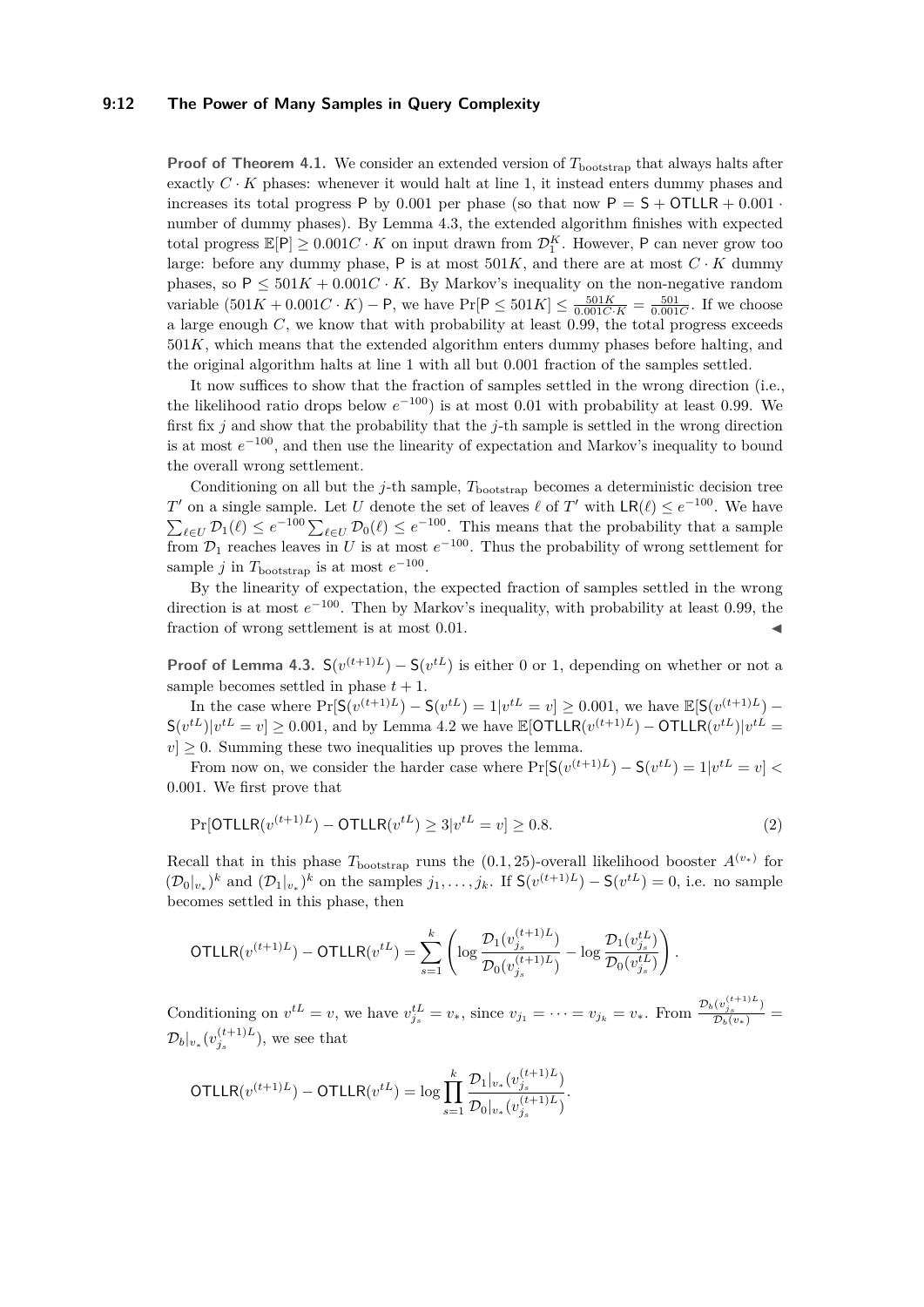Recall that  $A^{(v_*)}$  halts early only when a new sample becomes settled, which happens with probability  $\lt 0.001$ . Therefore, in order to prove [\(2\)](#page-11-0) by a union bound, we only need to prove that the extended version of phase  $t + 1$  where  $A^{(v_*)}$  gets to run without early halting achieves  $\prod_{s=1}^{k}$  $\mathcal{D}_1|_{v_*}(v_{j_s}^{(t+1)L})$  $\frac{\nu_1|_{v_*}(v_{j_s})}{\nu_0|_{v_*}(v_{j_s}^{(t+1)L})} \geq e^3$  with probability at least 0.9. This is indeed true because

 $A^{(v_*)}$  is a (0.1, 25)-overall likelihood booster for  $(\mathcal{D}_0|_{v_*})^k$  and  $(\mathcal{D}_1|_{v_*})^k$ . We now prove  $\mathbb{E}[\text{OTLLR}(v^{(t+1)L}) - \text{OTLLR}(v^{tL})|v^{tL} = v] \geq 0.001$ . We prove it by

contradiction. Suppose  $\mathbb{E}[\text{OTLLR}(v^{(t+1)L}) - \text{OTLLR}(v^{tL})|v^{tL} = v] < 0.001$ . For  $tL \leq s <$  $(t+1)L$ , define  $\Delta(v^s)$  as the conditional expectation  $\mathbb{E}[\text{OTLLR}(v^{s+1}) - \text{OTLLR}(v^s)|v^s]$  and  $\Delta_2(v^s)$  as the conditional variance  $\mathbb{E}[(\text{OTLLR}(v^{s+1}) - \text{OTLLR}(v^s) - \Delta(v^s))^2 | v^s].$  Note that

$$
\Delta_2(v^s) = \mathbb{E}[((\text{OTLLR}(v^{s+1}) - \text{OTLLR}(v^s))^2 | v^s] - (\Delta(v^s))^2
$$
  
\n
$$
\leq \mathbb{E}[((\text{OTLLR}(v^{s+1}) - \text{OTLLR}(v^s))^2 | v^s].
$$

Thus by [Lemma 4.2,](#page-9-0) we know that  $\Delta(v^s) \geq 0.001 \cdot \Delta_2(v^s) \geq 0$ . Now we have

$$
0.001 > \mathbb{E}[\text{OTLLR}(v^{(t+1)L}) - \text{OTLLR}(v^{tL})|v^{tL} = v]
$$
  
= 
$$
\sum_{tL \le s < (t+1)L} \mathbb{E}[\Delta(v^s)|v^{tL} = v].
$$

By Markov's inequality, we have  $Pr\left[\sum_{tL\leq s\leq (t+1)L}\Delta(v^s)\geq 1|v^{tL}=v\right]\leq 0.001$ . Now by a union bound with [\(2\)](#page-11-0), we have

$$
\mathbb{E}\left[\left(\sum_{tL\leq s< (t+1)L}(\text{OTLLR}(v^{s+1}) - \text{OTLLR}(v^s) - \Delta(v^s))\right)^2 \middle| v^{tL} = v\right]
$$
\n
$$
= \mathbb{E}\left[\left(\left(\text{OTLLR}(v^{(t+1)L}) - \text{OTLLR}(v^{tL})) - \sum_{tL\leq s< (t+1)L} \Delta(v^s)\right)^2 \middle| v^{tL} = v\right]
$$
\n
$$
\geq (0.8 - 0.001) \times (3 - 1)^2
$$
\n
$$
> 3.
$$
\n(3)

Since  $\mathbb{E} \left[ \text{OTLLR}(v^{s+1}) - \text{OTLLR}(v^s) - \Delta(v^s) | v^s \right] = 0$ , we have  $\mathbb{E}[(\text{OTLLR}(v^{s_1+1}) - \text{OTLLR}(v^{s_1}) - \Delta(v^{s_1}))$ 

<span id="page-12-0"></span>
$$
(\text{OTLLR}(v^{s_2+1}) - \text{OTLLR}(v^{s_2}) - \Delta(v^{s_2}))|v^{tL} = v] = 0
$$

whenever  $s_1 < s_2$  by further conditioning on  $v^{s_2}$ . Thus expanding [\(3\)](#page-12-0) we have

$$
\sum_{tL \le s < (t+1)L} \mathbb{E}[\Delta_2(v^s)|v^{tL} = v]
$$
\n
$$
= \mathbb{E}\left[\sum_{tL \le s < (t+1)L} (\text{OTLLR}(v^{s+1}) - \text{OTLLR}(v^s) - \Delta(v^s))^2\middle| v^{tL} = v\right] \ge 3.
$$

Since  $\Delta(v^s) \geq 0.001 \cdot \Delta_2(v^s)$ , we have

$$
0.001 > \sum_{tL \le s < (t+1)L} \mathbb{E}[\Delta(v^s)|v^{tL} = v] \ge 0.001 \cdot \sum_{tL \le s < (t+1)L} \mathbb{E}[\Delta_2(v^s)|v^{tL} = v] \ge 0.001 \times 3,
$$

a contradiction.

Now we have shown  $\mathbb{E}[\text{OTLLR}(v^{(t+1)L}) - \text{OTLLR}(v^{tL})|v^{tL} = v] \geq 0.001$ . Adding it to the trivial inequality  $\mathbb{E}[S(v^{(t+1)L}) - S(v^{tL})]v^{tL} = v] \ge 0$  proves the lemma.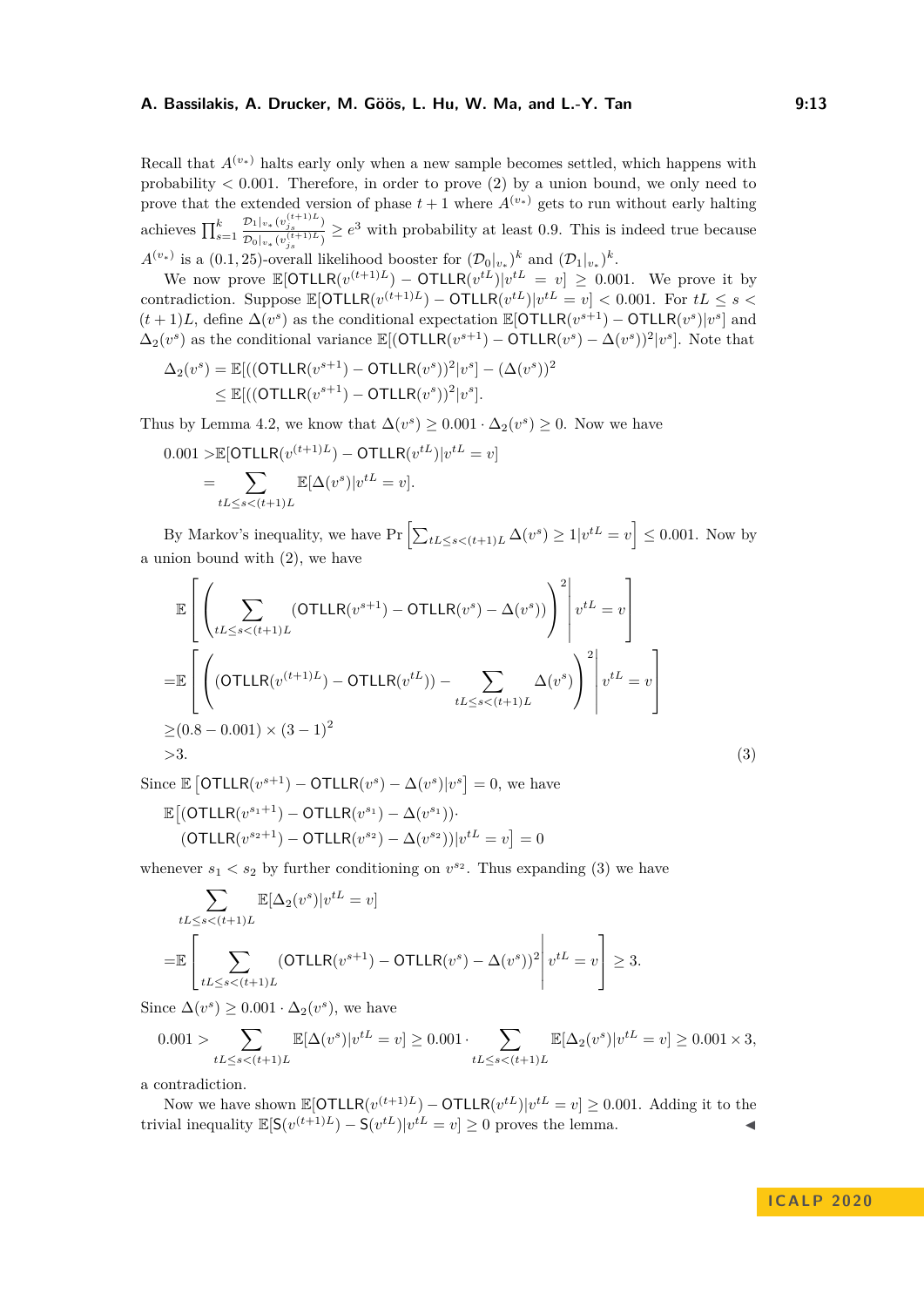## <span id="page-13-2"></span>**4.4 A helper inequality**

<span id="page-13-1"></span>▶ **Lemma 4.4.** *For all*  $M \geq 0, t \in (0, e^M]$ *, we have* 

$$
t\ln t - (t-1) \ge \frac{1}{M+2} \cdot t\ln^2 t.
$$

**Proof.** Define function  $h(t) = t \ln t - (t - 1) - \frac{1}{M+2} \cdot t \ln^2 t$  on the interval  $t \in (0, e^M]$ . Our goal is to show  $h(t) \geq 0$ . Note that  $h(1) = 0$ , so we only need to show  $h'(t) \geq 0$  for  $t \geq 1$ and  $h'(t) \leq 0$  for  $t \leq 1$ . We prove this by calculating  $h'(t)$ :

$$
h'(t) = \ln t - \frac{1}{M+2} \cdot \ln^2 t - \frac{2}{M+2} \cdot \ln t = \left(1 - \frac{(\ln t) + 2}{M+2}\right) \ln t.
$$

Note that  $1 - \frac{(\ln t) + 2}{M+2} \ge 0$  because  $\ln t \le M$ . Therefore  $h'(t) \ge 0$  when  $t \ge 1$  and  $h'(t) \le 0$ when  $t \leq 1$ , as desired.

## <span id="page-13-0"></span>**5 Application 1: Selection Problem**

## <span id="page-13-4"></span>**5.1 Bi-correlated samples**

To establish a relationship between correlated samples and selection, we first define an intermediate problem. The *bi-correlated samples problem* is defined by (here  $\mathcal{D}_{ab} := \mathcal{D}_a \times \mathcal{D}_b$ ):

$$
\begin{array}{rcl}\n\mathsf{biCorr}_{\epsilon}(f, \mathcal{D}) & := & \min_{k \geq 1} \mathsf{D}_{\epsilon}(f^{2k}, \frac{1}{2}\mathcal{D}_{01}^{k} + \frac{1}{2}\mathcal{D}_{10}^{k}), \\
\mathsf{biCorr}_{\epsilon}(f) & := & \max_{\mathcal{D}} \mathsf{biCorr}_{\epsilon}(f, \mathcal{D}).\n\end{array}
$$

That is, the task is to decide whether  $f^{2k}$  outputs  $(01)^k$  or  $(10)^k$  as  $k \to \infty$ . We show this is as hard as correlated samples:

<span id="page-13-3"></span>
$$
\blacktriangleright
$$
 Lemma 5.1.  $Corr(f, \mathcal{D}) = \Theta(\text{biCorr}(f, \mathcal{D})).$ 

**Proof.** It is obvious that  $\text{biCorr}(f, \mathcal{D}) \leq \text{Corr}(f, \mathcal{D})$ , so we focus on the converse,  $\text{Corr}(f, \mathcal{D}) \leq \text{Corr}(f, \mathcal{D})$  $O(\text{biCorr}(f, \mathcal{D}))$ . The proof is via a hybrid argument. Let  $T: (\{0,1\}^n)^{2k} \to \{0,1\}$  be an optimal algorithm for biCorr<sub>1/3</sub>(*f,* D) that uses *k* sample pairs. Letting  $d(-,-)$  denote the statistical distance between two distributions, the fact that *T* achieves error  $\epsilon := 1/3$  can be written as

$$
d(T(\mathcal{D}_{01}^k), T(\mathcal{D}_{10}^k)) \geq 1 - 2\epsilon.
$$

By the triangle inequality,

$$
d(T(\mathcal{D}_{01}^k), T(\mathcal{D}_{00}^k)) + d(T(\mathcal{D}_{00}^k), T(\mathcal{D}_{10}^k)) \geq 1 - 2\epsilon.
$$

Either the first or the second term is  $\geq (1 - 2\epsilon)/2$ . Say the first (second case is similar):

$$
d(T(\mathcal{D}_{01}^k), T(\mathcal{D}_{00}^k)) \ge (1 - 2\epsilon)/2 = 1 - 2\epsilon' \quad \text{where } \epsilon' \coloneqq 1/4 + \epsilon/2 = 5/12.
$$

This means we can turn *T* into an 5*/*12-error algorithm for the correlated *k*-samples problem: the odd numbered input samples of *T* the algorithm can generate from  $\mathcal{D}_0$  on its own; the even numbered input samples of *T* are taken from the input to the correlated *k*-samples problem. Finally, the error can be reduced to  $1/3$  via [Fact 1.1.](#page-2-1)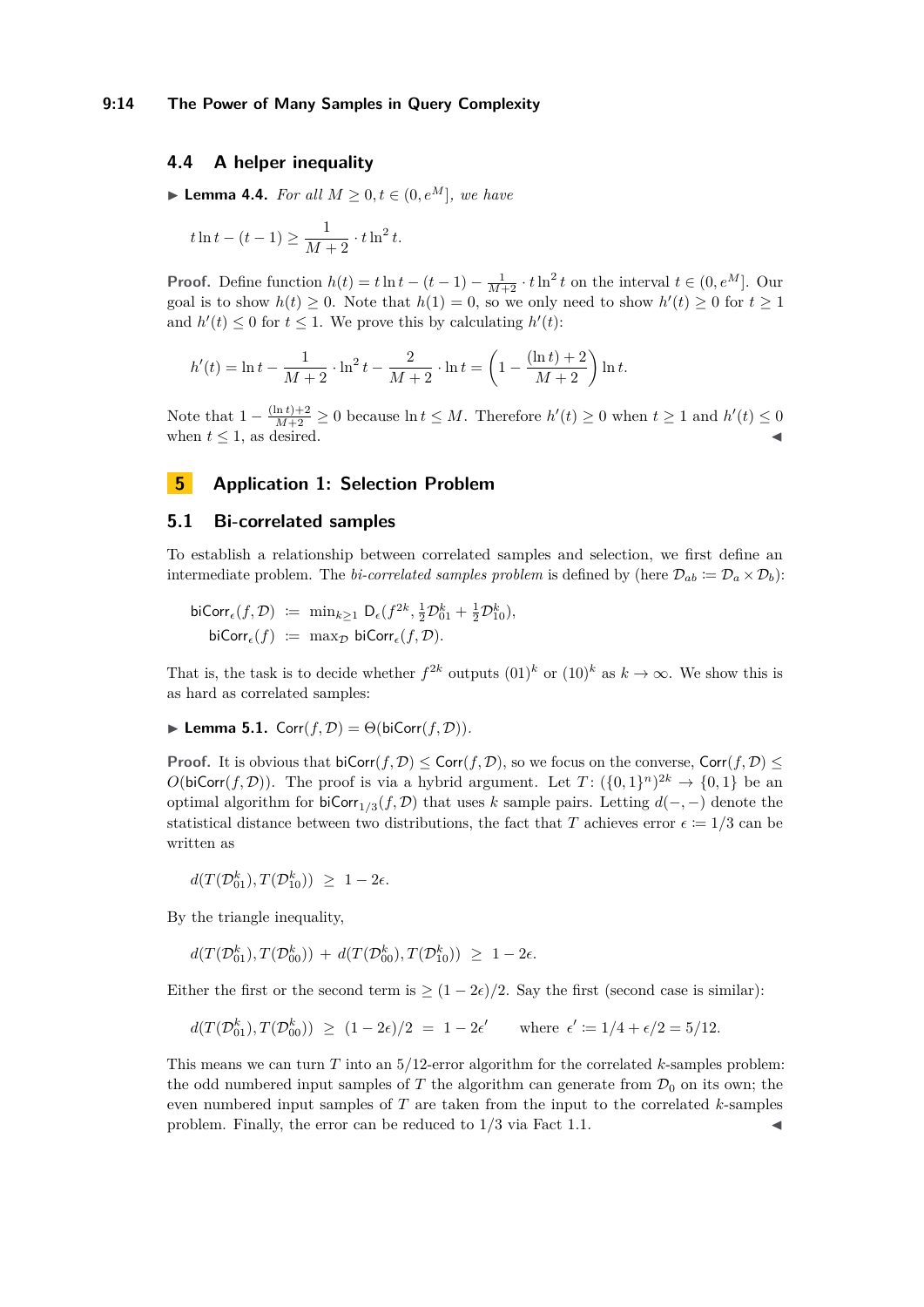## **5.2 Proof of [Theorem 1.3](#page-3-0)**

First item. The following claim together with [Lemma 5.1](#page-13-3) implies the first item.

 $\triangleright$  Claim 5.2. biCorr<sub> $\epsilon$ </sub> $(f, \mathcal{D}) \leq$  Sel $_{\epsilon}$  $(f, \mathcal{D})$ .

Proof. Let  $T_{\text{Sel}}$  be an optimal algorithm for  $\text{Sel}_{\epsilon}(f, \mathcal{D})$  using k samples. We describe an algorithm  $T_{\text{biCorr}}$  for bi-correlated *k*-samples with the same error and query cost. Let *x* =  $(x_{ij})$  for  $(i, j) \in [k] \times [2]$  be the random input to *T*<sub>biCorr</sub>, that is, either  $(i)$  *x* ∼  $\mathcal{D}_{01}^k$  or *(ii)*  $x \sim \mathcal{D}_{10}^k$ . The algorithm  $T_{\text{biCorr}}$  chooses a random string  $z \in [2]^k$  and runs  $T_{\text{Sel}}$  on input  $y := (x_{iz_i})_{i \in [k]}$ . Note that *y* is distributed as  $\mathcal{D}^k$  in both cases *(i)* and *(ii)*. Suppose  $T_{\mathsf{Sel}}$ outputs some  $(i, f(x_{iz_i}))$ . Assuming this output is correct for selection, and remembering our choice of  $z_i$ , we can deduce which case, *(i)* or *(ii)*, the input *x* came from, and let  $T_{\text{biCorr}}$  guess accordingly. Hence algorithm  $T_{\text{biCorr}}$  is correct every time  $T_{\text{Sel}}$  is, and so the error parameter is unaffected.  $\hfill \triangleleft$ 

**Second and third item.** For separating correlated samples from selection, we again consider the *n*-bit Xo $R_n$  function. Define  $x \sim \mathcal{D}$  by the following process:

- **1.** Sample *z* uniformly from  $\{0,1\}^{n-2}$  and let  $a := \text{XOR}_{n-2}(z)$ .
- **2.** Sample *b* uniformly from {0*,* 1}.
- **3.** With probability  $\epsilon = 1\%$ , output  $x = aaz$ ; with probability  $1 \epsilon = 99\%$ , output  $x = bbz$ .

Note that the first two bits of  $x \sim \mathcal{D}$  are identical and hence  $XOR_n(x) = XOR_{n-2}(x)$ . Moreover, the first bit is  $\epsilon$ -correlated with the function value  $XOR_n(x)$ . This makes  $(XOR_n, \mathcal{D})$ easy for the correlated samples problem: The 1-query algorithm that guesses the function value based on the first bit of the first sample has error  $\leq 1/2 - \epsilon/2$ , and this error can be reduced to  $1/3$  via [Fact 1.1.](#page-2-1) This shows that  $Corr(XOR_n, \mathcal{D}) = O(1)$ .

Next we prove the lower bound  $\mathsf{Sel}(X \text{OR}_n, \mathcal{D}) = \Omega(n)$ , which also proves the third item. Suppose for contradiction that *T* is a height- $(n-3)$  deterministic decision tree for *k*-selection for (XoR<sub>n</sub>, D). Consider any leaf  $\ell$  that claims the *i*-th sample evaluates to  $b \in \{0, 1\}$ . If we condition  $\mathcal{D}^k$  by the  $\leq n-3$  queries made by  $\ell$ , we note that the function value is still only slightly biased away from 1/2, that is,  $\mathbb{E}_{x \sim \mathcal{D}^k|\ell}[\text{XOR}_n(x_i)] \in 1/2 \pm \epsilon$ . Hence no leaf of *T* can compute selection to within error  $\leq 1/3$ . This concludes the proof of [Theorem 1.3.](#page-3-0)

## <span id="page-14-0"></span>**6 Application 2: Randomized Composition**

**Goal.** In this section we prove [Theorem 1.6,](#page-4-1) namely  $R(f \circ g) \ge \Omega(f \circ f)R(g)$ . By [The](#page-2-2)[orem 1.2](#page-2-2) and [Lemma 5.1](#page-13-3) (from [Subsection 5.1\)](#page-13-4) it suffices to show

 $\text{biCorr}(g) \leq O(\text{R}(f \circ g)/\text{fbs}(f)).$ 

Let *T* be an optimal 1/10-error algorithm for  $f \circ g$  making  $q := O(R(f \circ g))$  queries. Our goal is, given any balanced input distribution  $\mathcal{D} := \frac{1}{2}\mathcal{D}_0 + \frac{1}{2}\mathcal{D}_1$  to the inner function g, to build a bounded-error algorithm  $T'$  solving the bi-correlated samples problem for  $(g, \mathcal{D})$ .

**Rarely queried block.** By the definition of fbs(f), there is an input  $y \in \{0,1\}^n$  to f (say,  $f(y) = 0$ ) with sensitive blocks  $B_1, \dots, B_N \subseteq [n]$  and weights  $w_1, \dots, w_N \in [0, 1]$  such that

<span id="page-14-2"></span>
$$
\sum_{j \in [N]} w_j = \text{fbs}(f), \tag{4}
$$

<span id="page-14-1"></span>
$$
\sum_{j:B_j \ni i} w_j \leq 1, \qquad \forall i \in [n]. \tag{5}
$$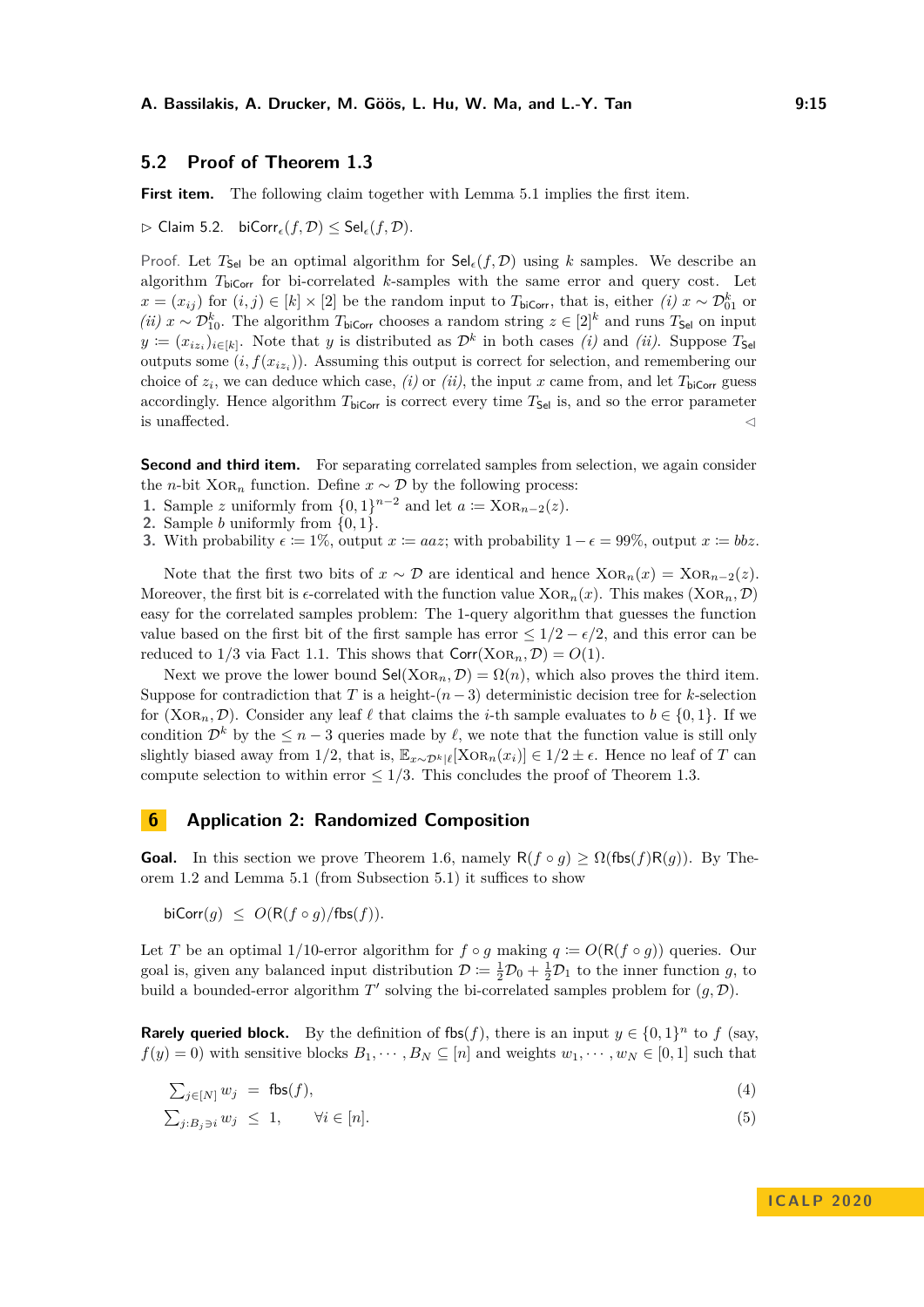#### **9:16 The Power of Many Samples in Query Complexity**

For any  $z \in \{0,1\}^n$ , define  $\mathcal{D}_z$  as the distribution over  $(x_1, \dots, x_n) \in (\{0,1\}^m)^n$  where each *x*<sub>*i*</sub> is drawn independently from  $\mathcal{D}_{z_i}$ . Hence we have  $g^n(x) = z$  for  $x \sim \mathcal{D}_z$ . We define

 $q_j$  :  $=$  expected  $\#$  of queries *T* makes to block  $B_j$  on input  $\mathcal{D}_y$ *.* 

That is, if we denote by  $i_t \in [n]$  the block that *T* queries at time *t*, then  $q_j$  is the expected number of time steps *t* with  $i_t \in B_i$ . By linearity of expectation and [\(5\)](#page-14-1), we have

$$
\sum_{j\in[N]} w_j q_j = \mathbb{E}\Big[\sum_{j\in[N]} w_j \sum_{t:i_t\in B_j} 1\Big] = \mathbb{E}\Big[\sum_{t\in[q]} \sum_{j:B_j \ni i_t} w_j\Big] \leq \mathbb{E}\Big[\sum_{t\in[q]} 1\Big] \leq q.
$$

Combining this with [\(4\)](#page-14-2), we know there exists  $j \in [N]$ , say  $j = 1$  for simplicity, such that

$$
q_1 \ \leq \ \frac{q}{\mathsf{fbs}(f)}.
$$

**Truncated** *T***.** Next we modify *T* so that it makes at most  $5q_1$  queries to block  $B_1$  for *every* input (not just on average over  $\mathcal{D}_y$ ). Namely, if *T* makes more than  $5q_1$  queries to block *B*1, we simply let *T* halt and output 1; otherwise its behavior is unchanged. We denote this "truncated" algorithm by  $T^{\text{tr}}$ . We claim that  $T^{\text{tr}}$  still computes  $f \circ g$  correctly on average over both  $\mathcal{D}_y$  and  $\mathcal{D}_{y^{B_1}}$  (recall that  $y^{B_1}$  is *y* but with the block  $B_1$  flipped; note that  $f(y^{B_1}) = 1$ and hence  $(f \circ g)(x) = 1$  for each  $x \sim \mathcal{D}_{y}$ <sub>*B*1</sub></sub>

$$
Correct\ for\ x \sim \mathcal{D}_{y^{B_1}}:\n\qquad\n\Pr[T^{tr}(x) = 1] \ge P\Gamma[T(x) = 1] \\
\ge 4/5.
$$
\n(6)

$$
\begin{aligned}\n\text{Correct for } x \sim \mathcal{D}_y: \qquad \Pr[T^{\text{tr}}(x) = 0] &\ge \Pr[T(x) = 0] \\
&\quad - \Pr[T(x) \text{ makes} > 5q_1 \text{ queries to } B_1] \\
&\ge 4/5 - 1/5\n\end{aligned} \tag{8}
$$

<span id="page-15-3"></span><span id="page-15-2"></span><span id="page-15-1"></span><span id="page-15-0"></span>
$$
= 3/5, \tag{9}
$$

where [\(7\)](#page-15-0) uses the Union Bound and [\(8\)](#page-15-1) uses the Markov Bound.

**Algorithm**  $T'$ **.** We are ready to define the algorithm  $T'$  for the bi-correlated samples problem for  $(g, \mathcal{D})$ . The random input to this problem is  $z = (z_{ij}), (i, j) \in [n] \times \{0, 1\}$ , sampled either from *(i)*  $\mathcal{D}_{01}^n$  or *(ii)*  $\mathcal{D}_{10}^n$ . On input *z* the algorithm  $T'$  simply runs  $T^{\text{tr}}$  on the input  $(x_1, ..., x_n) \in (\{0, 1\}^m)^n$  defined by

$$
x_i \ := \ \begin{cases} z_{iy_i} & \text{for } i \in B_1, \\ \sim \mathcal{D}_{y_i} & \text{for } i \notin B_1. \end{cases}
$$

That is, for  $i \in B_1$  the algorithm T' simply copies its input bits in *z* to the bits of *x*. For  $i \notin B_1$  the algorithm  $T'$  uses its own randomness to generate an independent sample from either  $\mathcal{D}_0$  or  $\mathcal{D}_1$ . The key observation is that in case *(i)* we have  $x \sim \mathcal{D}_y$ , and in case *(ii)* we have  $x \sim \mathcal{D}_{y^{B_1}}$ . But  $T^{\text{tr}}$  can distinguish these two cases to within bounded error by [\(6\)](#page-15-2) and  $(9)$ . Hence  $T'$  is a bounded-error algorithm for bi-correlated samples with query cost  $5q_1 \leq O(q/\mathsf{fbs}(f))$ . This completes the proof of [Theorem 1.6.](#page-4-1)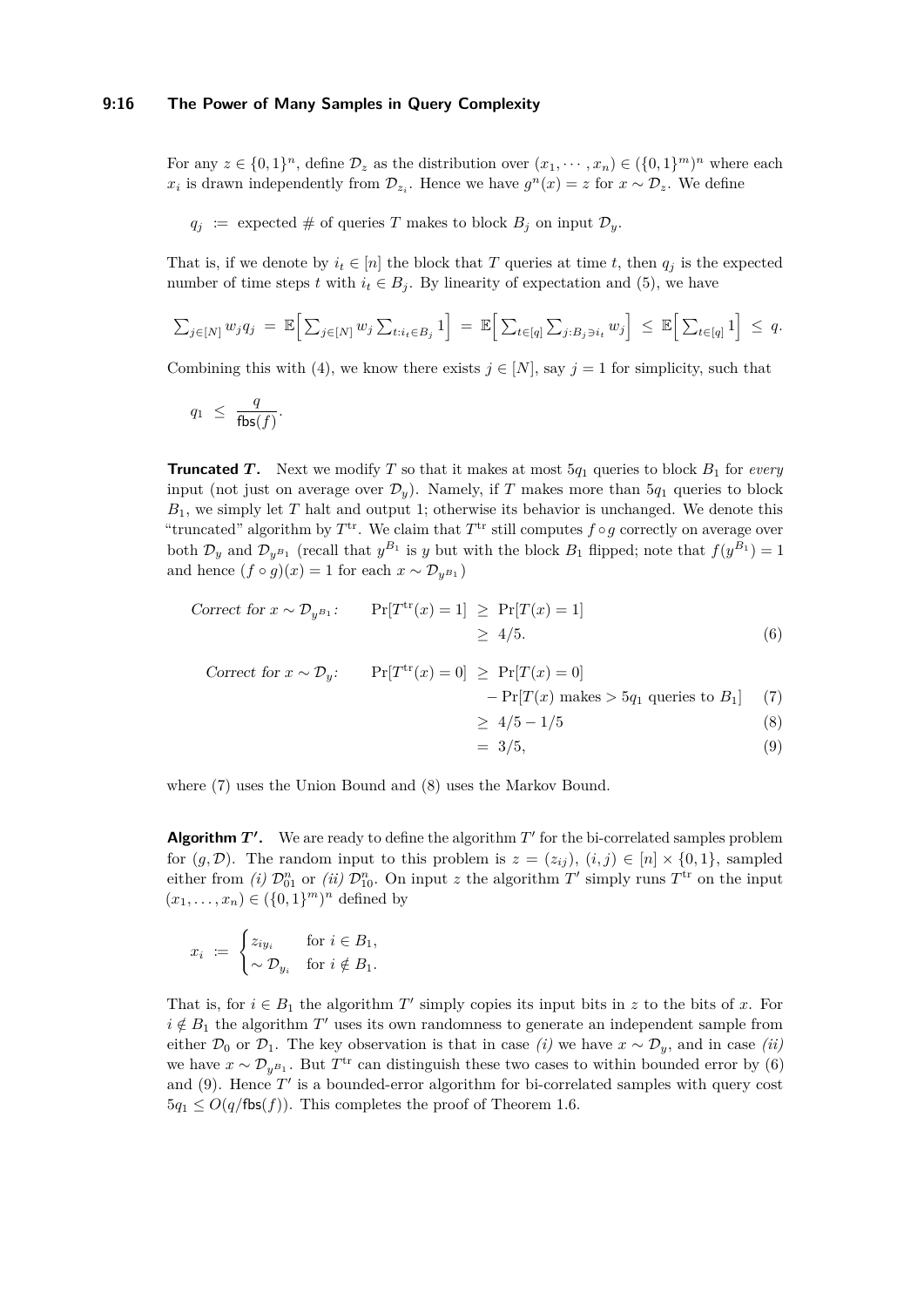#### **References**

- <span id="page-16-15"></span>**1** Scott Aaronson. Quantum certificate complexity. *Journal of Computer and System Sciences*, 74(3):313–322, 2008. [doi:10.1016/j.jcss.2007.06.020](https://doi.org/10.1016/j.jcss.2007.06.020).
- <span id="page-16-14"></span>2 Andris Ambainis, Martins Kokainis, Krišjānis Prūsis, and Jevgēnijs Vihrovs. All classical adversary methods are equivalent for total functions. In *Proceedings of the 35th Symposium on Theoretical Aspects of Computer Science (STACS)*, volume 96, pages 8:1–8:14, 2018. [doi:10.4230/LIPIcs.STACS.2018.8](https://doi.org/10.4230/LIPIcs.STACS.2018.8).
- <span id="page-16-6"></span>**3** Anurag Anshu, Dmitry Gavinsky, Rahul Jain, Srijita Kundu, Troy Lee, Priyanka Mukhopadhyay, Miklos Santha, and Swagato Sanyal. A composition theorem for randomized query complexity. In *Proceedings of the 37th Foundations of Software Technology and Theoretical Computer Science (FSTTCS)*, volume 93, pages 10:1–10:13, 2018. [doi:](https://doi.org/10.4230/LIPIcs.FSTTCS.2017.10) [10.4230/LIPIcs.FSTTCS.2017.10](https://doi.org/10.4230/LIPIcs.FSTTCS.2017.10).
- <span id="page-16-4"></span>**4** Amos Beimel, Sebastian Ben Daniel, Eyal Kushilevitz, and Enav Weinreb. Choosing, agreeing, and eliminating in communication complexity. *Computational Complexity*, 23:1–42, 2014. [doi:10.1007/s00037-013-0075-7](https://doi.org/10.1007/s00037-013-0075-7).
- <span id="page-16-0"></span>**5** Shalev Ben-David and Eric Blais. A new minimax theorem for randomized algorithms. *arXiv preprint*, 2020. [arXiv:2002.10802](http://arxiv.org/abs/2002.10802).
- <span id="page-16-1"></span>**6** Shalev Ben-David and Eric Blais. A tight composition theorem for the randomized query complexity of partial functions. *arXiv preprint*, 2020. [arXiv:2002.10809](http://arxiv.org/abs/2002.10809).
- <span id="page-16-5"></span>**7** Shalev Ben-David and Robin Kothari. Randomized query complexity of sabotaged and composed functions. In *Proceedings of the 43rd International Colloquium on Automata, Languages, and Programming (ICALP)*, volume 55, pages 60:1–60:14, 2016. [doi:10.4230/](https://doi.org/10.4230/LIPIcs.ICALP.2016.60) [LIPIcs.ICALP.2016.60](https://doi.org/10.4230/LIPIcs.ICALP.2016.60).
- <span id="page-16-2"></span>**8** Harry Buhrman and Ronald de Wolf. Complexity measures and decision tree complexity: a survey. *Theoretical Computer Science*, 288(1):21–43, 2002. Complexity and Logic. [doi:](https://doi.org/10.1016/S0304-3975(01)00144-X) [10.1016/S0304-3975\(01\)00144-X](https://doi.org/10.1016/S0304-3975(01)00144-X).
- <span id="page-16-7"></span>**9** Dmitry Gavinsky, Troy Lee, Miklos Santha, and Swagato Sanyal. A composition theorem for randomized query complexity via max-conflict complexity. In *Proceedings of the 46th International Colloquium on Automata, Languages, and Programming (ICALP)*, volume 132, pages 64:1–64:13, 2019. [doi:10.4230/LIPIcs.ICALP.2019.64](https://doi.org/10.4230/LIPIcs.ICALP.2019.64).
- <span id="page-16-12"></span>**10** Justin Gilmer, Michael Saks, and Srikanth Srinivasan. Composition limits and separating examples for some boolean function complexity measures. *Combinatorica*, 36(3):265–311, 2016. [doi:10.1007/s00493-014-3189-x](https://doi.org/10.1007/s00493-014-3189-x).
- <span id="page-16-17"></span>**11** Mika Göös, T. S. Jayram, Toniann Pitassi, and Thomas Watson. Randomized communication versus partition number. *ACM Transactions on Computation Theory*, 10(1), 2018. [doi:](https://doi.org/10.1145/3170711) [10.1145/3170711](https://doi.org/10.1145/3170711).
- <span id="page-16-10"></span>**12** Peter Høyer, Troy Lee, and Robert Špalek. Negative weights make adversaries stronger. In *Proceedings of the 39th Symposium on Theory of Computing (STOC)*, STOC '07, page 526–535, 2007. [doi:10.1145/1250790.1250867](https://doi.org/10.1145/1250790.1250867).
- <span id="page-16-13"></span>**13** Raghav Kulkarni and Avishay Tal. On fractional block sensitivity. *Chicago Journal of Theoretical Computer Science*, 2016(8), 2016. [doi:10.4086/cjtcs.2016.008](https://doi.org/10.4086/cjtcs.2016.008).
- <span id="page-16-9"></span>**14** Ashley Montanaro. A composition theorem for decision tree complexity. *Chicago Journal of Theoretical Computer Science*, 2014(6), 2014. [doi:10.4086/cjtcs.2014.006](https://doi.org/10.4086/cjtcs.2014.006).
- <span id="page-16-16"></span>**15** Noam Nisan. CREW PRAMs and decision trees. *SIAM Journal on Computing*, 20(6):999–1007, 1991. [doi:10.1137/0220062](https://doi.org/10.1137/0220062).
- <span id="page-16-11"></span>**16** Ben Reichardt. Reflections for quantum query algorithms. In *Proceedings of the 22nd Symposium on Discrete Algorithms (SODA)*, pages 560–569, 2011.
- <span id="page-16-8"></span>**17** Petr Savický. On determinism versus unambiquous nondeterminism for decision trees. Technical Report TR02-009, Electronic Colloquium on Computational Complexity (ECCC), 2002. URL: <http://eccc.hpi-web.de/report/2002/009/>.
- <span id="page-16-3"></span>**18** Ronen Shaltiel. Towards proving strong direct product theorems. *Computational Complexity*,  $12(1/2):1-22$ ,  $2004.$  [doi:10.1007/s00037-003-0175-x](https://doi.org/10.1007/s00037-003-0175-x).